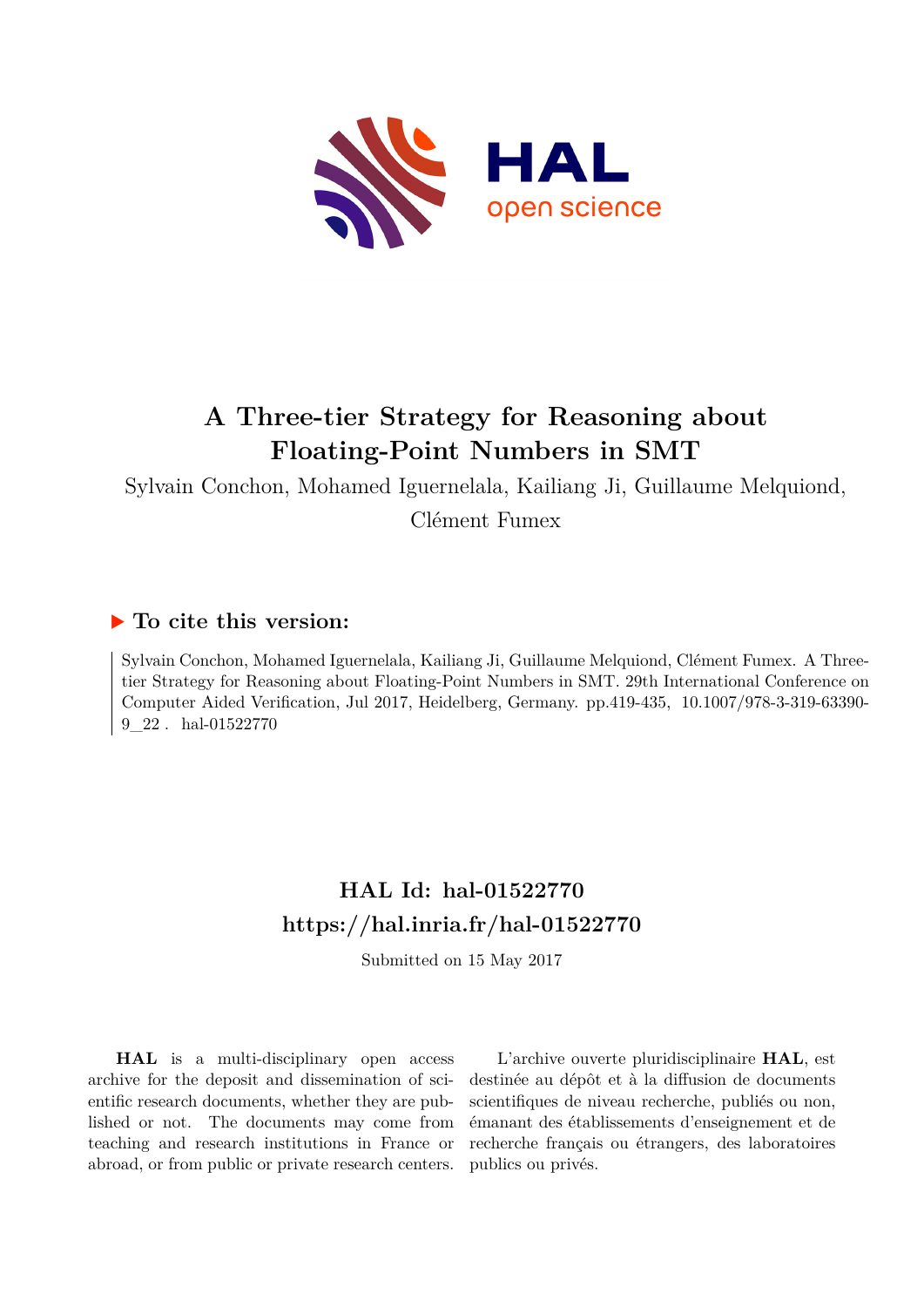# **A Three-tier Strategy for Reasoning about Floating-Point Numbers in SMT***?*

Sylvain Conchon<sup>2,3</sup>, Mohamed Iguernlala<sup>1,2</sup>, Kailiang Ji<sup>2</sup>, Guillaume Melquiond<sup>3</sup>, and Clément Fumex<sup>2,3</sup>

<sup>1</sup> OCamlPro SAS, Gif-sur-Yvette F-91190 <sup>2</sup> LRI (CNRS & Univ Paris-Sud), Université Paris-Saclay, Orsay F-91405 3 Inria, Université Paris-Saclay, Palaiseau F-91120

**Abstract.** The SMT-LIB standard defines a formal semantics for a theory of floating-point (FP) arithmetic (FPA). This formalization reduces FP operations to reals by means of a *rounding operator*, as done in the IEEE-754 standard. Closely following this description, we propose a three-tier strategy to reason about FPA in SMT solvers. The first layer is a purely axiomatic implementation of the automatable semantics of the SMT-LIB standard. It reasons with exceptional cases (*e.g.* overflows, division by zero, undefined operations) and reduces finite representable FP expressions to reals using the rounding operator. At the core of our strategy, a second layer handles a set of lemmas about the properties of rounding. For these lemmas to be used effectively, we extend the instantiation mechanism of SMT solvers to tightly cooperate with the third layer, the NRA engine of SMT solvers, which provides interval information. We implemented our strategy in the Alt-Ergo SMT solver and validated it on a set of benchmarks coming from the SMT-LIB competition, but also from the deductive verification of C and SPARK programs. The results show that our approach is promising and compete with existing techniques implemented in state-of-the-art SMT solvers.

**Keywords:** SMT, Floating-point arithmetic, Program verification

### **1 Introduction**

Floating-point (FP) numbers is a common way of approximating reals in a computer. However, due to their finite and discrete representation, rounding errors are inherent to FP operations and the result of an FP computation may overflow or diverge from the exact value expected on reals. Because such deviations may cause serious software and hardware failures, it is important to develop tools that help analyze programs with FP numbers.

FP reasoning has been intensively investigated in the past in the context of theorem proving [7, 8, 13], abstract interpretation [12] or constraint solving [15].

*<sup>?</sup>* This work is supported by the ANR projects SOPRANO (ANR-14-CE28-0020) and ProofInUse (ANR-14-LAB3-0007).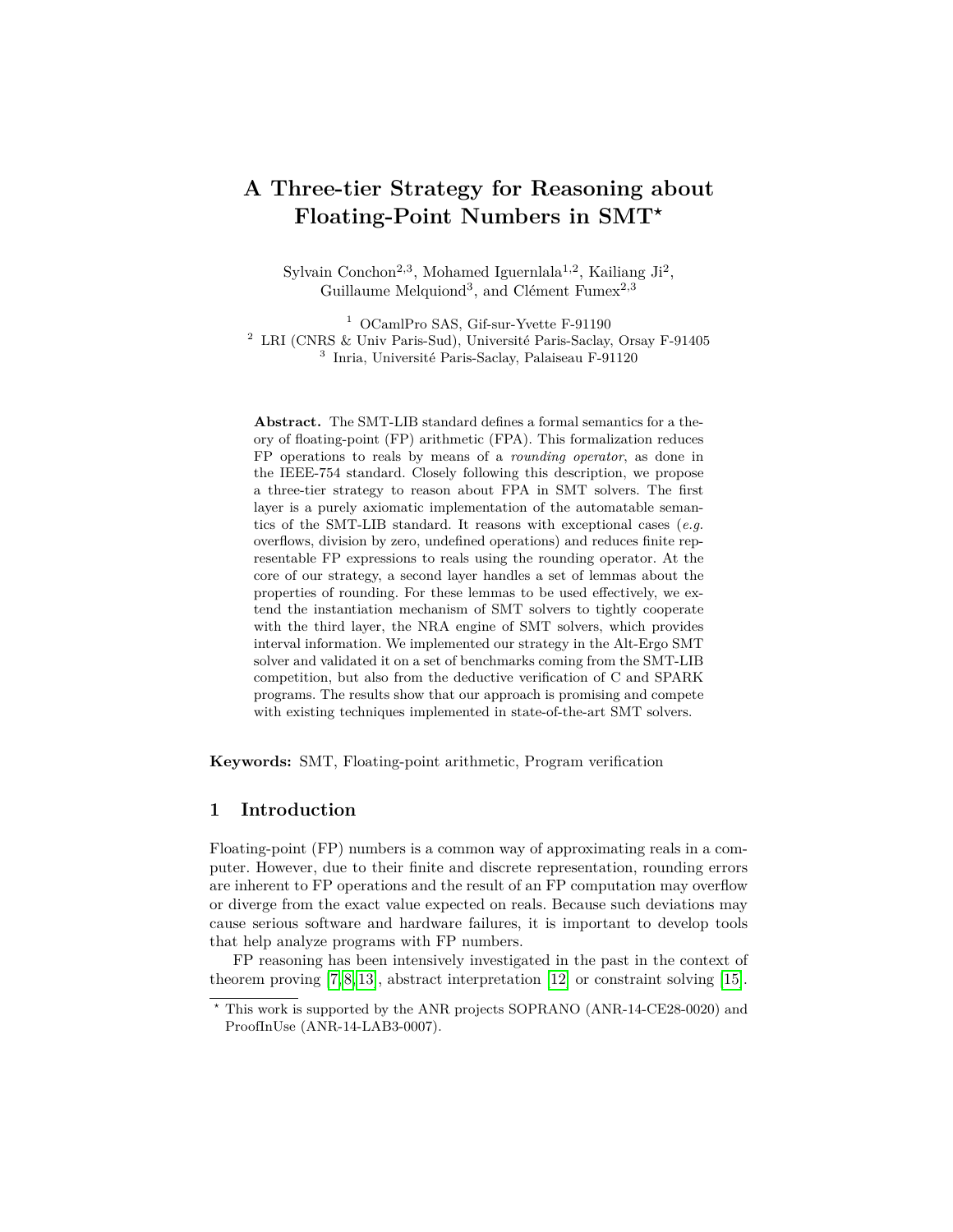Recently, several decision procedures have been proposed in the context of *Satisfiability Modulo Theories* (SMT). In fact, the SMT-LIB standard [2] includes a formal semantics for a theory of floating-point arithmetic (FPA) [5] and some SMT solvers already support it (*e.g.* MathSAT5, REALIZER, SONOLAR, Z3).

There are three kinds of techniques for integrating FP reasoning in SMT. The first one interprets FP numbers as bit-vectors and FP operations as Boolean circuits. The second technique consists in lifting the CDCL procedure at the heart of SMT to an abstract algorithm (ACDCL) manipulating FP numbers as abstract values. In [4], real intervals are used to overapproximate FP values. The Boolean Constraint Propagations (BCP) of CDCL is extended with Interval Constraint Propagation (ICP) and decision steps make a case analysis by interval splitting. The third technique follows the IEEE-754 standard which reduces FP numbers to reals by means of a rounding operator. In [14], a two-layer decision procedure is presented. The first layer replaces FP terms by equal-valued exactarithmetic terms in a fragment of real/integer arithmetic (RIA) extended by ceiling and floor functions. The second layer performs rounding which requires a case analysis to determine the binades of real values.

All these techniques suffer from drawbacks. Consider for instance the following FP formula<sup>4</sup> on binary64 FP numbers, where  $\oplus$  is the FP addition with default *rounding to nearest with tie breaking to even* mode.

#### $-2. \preceq u \preceq 2. \land -2. \preceq v \preceq 2. \land -1. \preceq w \preceq 1. \land u \preceq v \land v \oplus w \prec u \oplus w$  (1)

With bit-blasting, Z3 takes 5 minutes to prove unsatisfiability of this conjunction and MathSAT5 times out after 10 minutes. MathSAT5 also times out when using ACDCL, and so does REALIZER when using RIA. Possible explanations for these results are the following. On large bit-width FP numbers, bit-blasting techniques tend to generate very large propositional formulas hardly tractable even by very efficient SAT solvers. Concerning the second approach, ACDCL efficiency strongly depends on the choice of the abstract domain: the less precise (or expressive) the domain is, the more case splits are needed. On this example, the tool is forced to enumerate aggressively to offset the weakness of the intervalbased domain. About the third technique, only few SMT solvers support RIA (with ceiling and floor functions) and providing an efficient and complete decision procedure for it is still an active domain of research. Here, to conclude rapidly, the RIA engine should be powerful enough to prove that the integral rounding functions used in the translation are monotonic.

In this paper, we propose another approach which takes the form of a threetier strategy. Similarly to the third technique, we closely follow the SMT-LIB standard by reducing FP operations to reals using an explicit rounding operator. But instead of encoding rounded terms in RIA, we keep the operator and reason about it modulo a set of lemmas, mainly borrowed from a FP library of theorem prover such as Flocq [3].

Our first layer translates FP expressions into expressions mixing real numbers (for operations on finite FP inputs) and Booleans (for encoding exceptional val-

<sup>4</sup> Inspired by a discussion on <https://github.com/Z3Prover/z3/issues/823>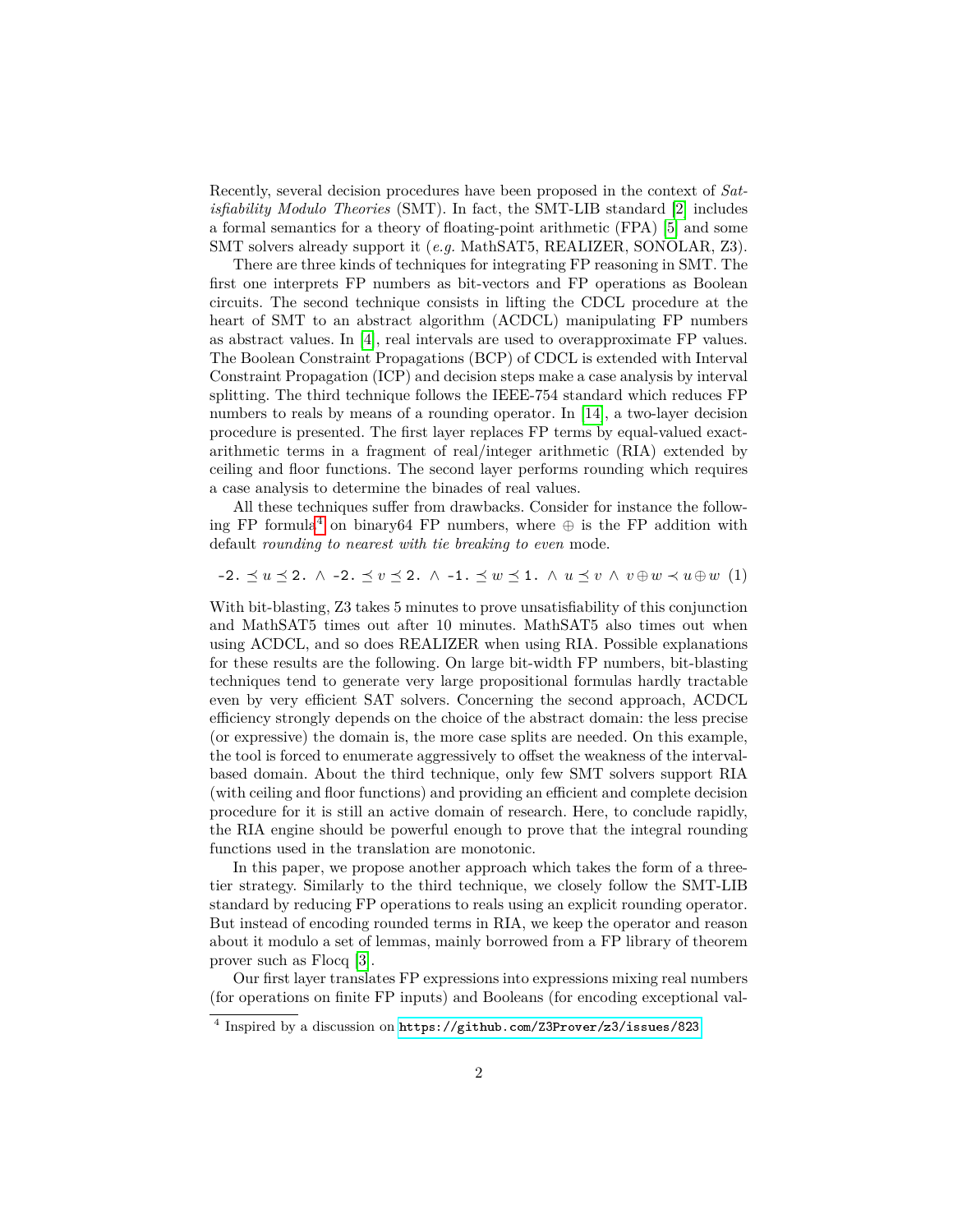ues). For the example of Formula (1), some propositional simplifications reduce the translated expressions into the following real-only formula:

 $-2 \leq \overline{u} \leq 2 \land -2 \leq \overline{v} \leq 2 \land -1 \leq \overline{w} \leq 1 \land \overline{u} \leq \overline{v} \land \circ (\overline{v} + \overline{w}) \leq \circ (\overline{u} + \overline{w})$ 

where  $\bar{x}$  denotes the real value of a finite FP number *x* and where  $\circ(x)$  is the FP number (seen as a real) chosen to represent a real *x* for a given format according to the default rounding mode. The second layer contains a lemma about the monotonicity of  $\circ$ , that is:  $\forall x, y : \mathbb{R} \to z \leq y \implies \circ(x) \leq \circ(y)$ . Using contrapositive of monotonicity, we deduce from the last literal that  $\overline{v} + \overline{w}$  $\overline{u} + \overline{w}$ , which contradicts  $\overline{u} \leq \overline{v}$ , thanks to a simple reasoning over real numbers conducted by the third layer.

While our strategy only requires NRA support, the main challenge is to find the good instances of lemmas about rounding. Unfortunately, the syntactic (modulo uninterpreted equalities) matching algorithm of SMT is too weak to find relevant instances for some of them. Indeed, problematic lemmas require interval information to be instantiated efficiently. We expect the NRA decision procedure to abstract FP terms by real intervals, as in the ACDCL approach, and to export those intervals to the matching algorithm.

Since our appoach is based on a generic instantiation mechanism, it is not meant to be complete. In practice, this is not a limitation, as we are mainly interested in discharging verification conditions coming from program verification, that is, in proving the unsatisfiability of formulas.

*Contributions*: We make the following contributions.

- 1. We propose a three-layer architecture for extending SMT solvers with FP reasoning. The heart of our approach is a new mechanism for reasoning about quantifiers modulo interval information.
- 2. We extend the matching modulo equality algorithm of SMT with a new matching algorithm based on intervals.
- 3. We present an implementation of our approach in the Alt-Ergo SMT solver. Results on benchmarks coming from deductive verification frameworks show that our strategy competes with tools based on other techniques.

*Outline*: We illustrate the general ideas of our approach by running a motivating example in Section 2. The design of the first layer is presented in Section 3. Section 4 gives an overview of the axioms about rounding, and intervals matching is detailed in Section 5. Benchmarks are given and discussed in Section 6 and we conclude in the last section.

# **2 Motivating Example**

To illustrate the basic idea of our method, we consider a second simple example. We assume two binary 32 FP variables *u* and *v*, a rounding operator  $\circ(\cdot)$  and a mapping function  $\overline{\phantom{a}}$  from FP to reals. We will try to establish an upper bound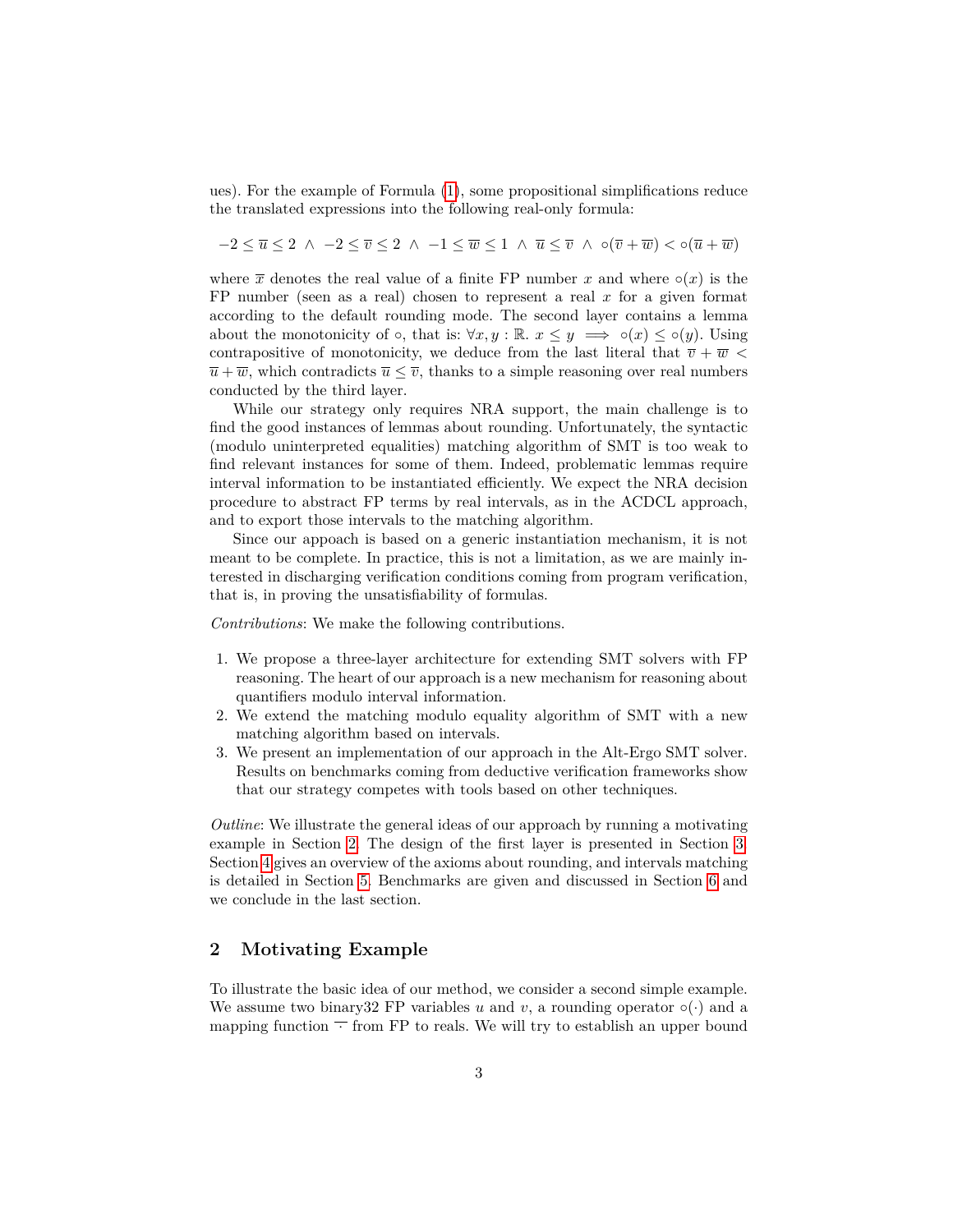for absolute error of the FP addition  $u \oplus_m v$ , assuming initial bounds for *u* and *v*. This (validity) problem can be expressed as follows:

 $(2. \preceq u \preceq 10. \land 2. \preceq v \preceq 10.) \implies (\overline{u \oplus v}) - (\overline{u} + \overline{v}) \preceq 0.00000096$ 

where 2. and 10. are syntactic sugar for the finite FP constants whose real values are 2 and 10 respectively. Note that we omit the rounding mode *m* when it is the default one or when it is irrelevant.

To establish the validity of the example with our approach, we rely on a three-layer extension of Alt-Ergo as shown in Figure 1.



Fig. 1: A view of our framework inside the Alt-Ergo SMT solver. L1, L2, and L3, represent the different layers of our extension.

The first layer L1 consists of a set of "generic" axioms about FPA. It makes it possible to reason about the shape of FP expressions and to reduce FP constraints to real ones, using the rounding operator, when FP numbers are finite. More details about this layer are given in Section 3.

The second layer L2 plays an important role in our approach, as it enables effective cooperation between FP and real reasoning. It is made of two parts: an axiomatic part that provides properties about the rounding operator in an extended syntax of Alt-Ergo (see Section 4), and an interval-matching mechanism to instantiate these axioms (see Section 5).

The third layer L3 is a reasoning engine for non-linear real arithmetic that is able to provide bounds for terms. It is extended to partially handle some operators like rounding, exponentiation, integer logarithm, maximum, and absolute value. More precisely, this consists in enabling calculations when these operators are applied to constants, as we will see in the next sections.

To prove our example, six axioms from layer L1 and one axiom from layer L2 are required. These axioms are shown in Figure 2. L1 axioms rely on a set of uninterpreted predicate symbols (is\_finite, is\_infinite, is\_nan, is\_positive,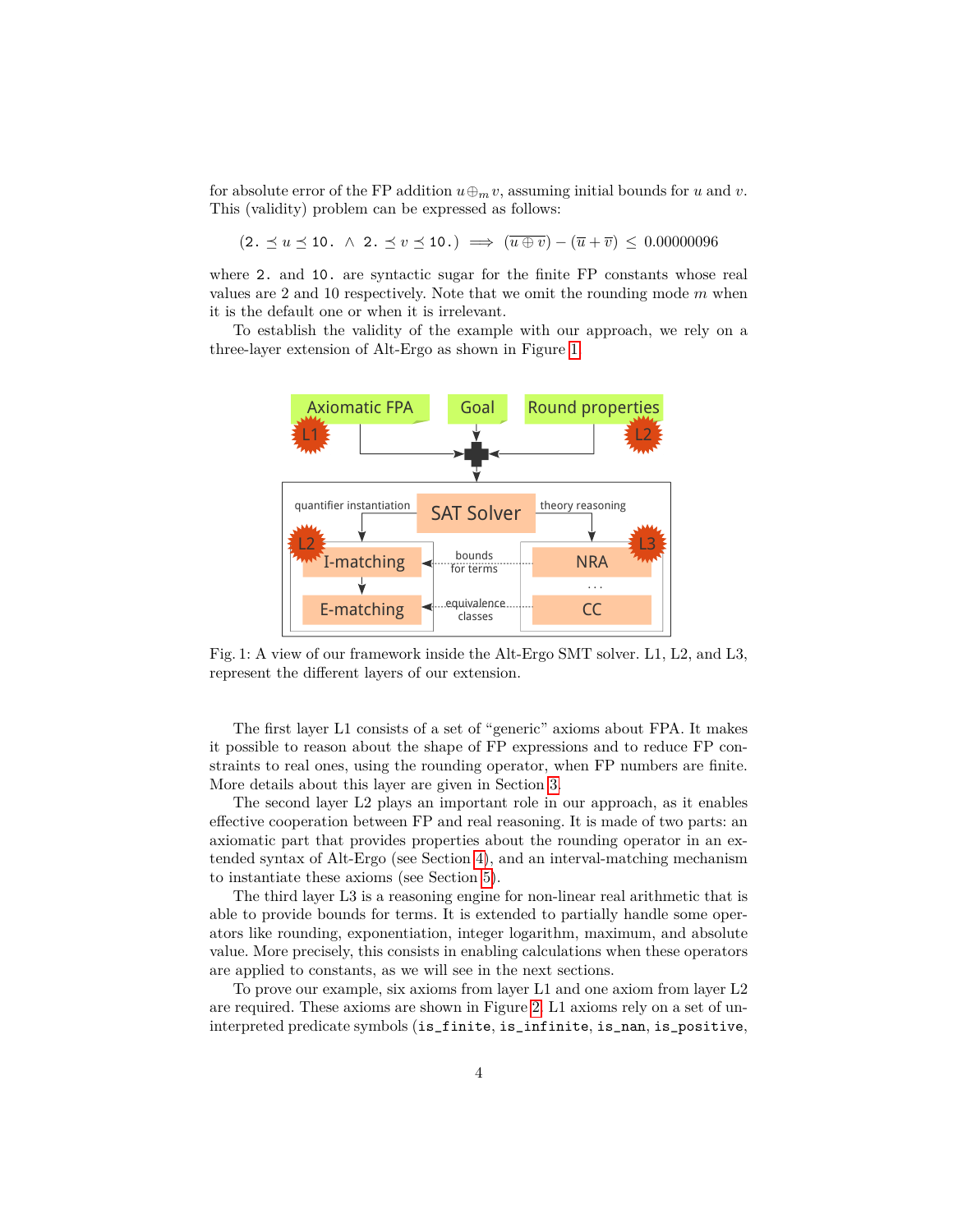| $(L1-1)$ $\forall z$ . in range $(z) \iff -0x1$ .FFFFFEp127 $\leq z \leq 0x1$ .FFFFFEp127                                                                                                                                                                                                                   |
|-------------------------------------------------------------------------------------------------------------------------------------------------------------------------------------------------------------------------------------------------------------------------------------------------------------|
| $(L1-2)$ $\forall m.\forall x.\forall y.$ (is_finite(x) $\land$ is_finite(y) $\land$ in_range( $\circ_m(\overline{x} + \overline{y}))$ ) $\implies$                                                                                                                                                         |
| $\overline{x \oplus_m y} = \circ_m(\overline{x} + \overline{y})$                                                                                                                                                                                                                                            |
| $(L1-3)$ $\forall x.\forall y.\quad x \prec y \implies$                                                                                                                                                                                                                                                     |
|                                                                                                                                                                                                                                                                                                             |
| $\bigvee \left( \begin{smallmatrix} \texttt{is\_finite}(x) \wedge \texttt{is\_finite}(y) \\ \texttt{is\_infinite}(x) \wedge \texttt{is\_negative}(x) \wedge \neg \texttt{is\_nan}(y) \\ \texttt{is\_infinite}(y) \wedge \texttt{is\_positive}(y) \wedge \neg \texttt{is\_nan}(x) \end{smallmatrix} \right)$ |
|                                                                                                                                                                                                                                                                                                             |
| (L1-4) $\forall x.\forall y.$ (is_finite(x) $\land$ is_finite(y) $\land x \preceq y$ ) $\implies \overline{x} \leq \overline{y}$                                                                                                                                                                            |
| (L1-5) $\forall x.$ (is_infinite(x) $\lor$ is_nan(x)) $\implies \neg$ is_finite(x)                                                                                                                                                                                                                          |
| $(L1-6)$ $\forall x. \neg (is\_negative(x) \land is\_positive(x))$                                                                                                                                                                                                                                          |
|                                                                                                                                                                                                                                                                                                             |
| $(L2-1)$ $\forall z.\forall i.\forall j.$ $i \leq z \leq j \implies -2^{\alpha} \leq o(z) - z \leq 2^{\alpha}$                                                                                                                                                                                              |
| where $\alpha = \textbf{ilog}_2(\max( i ,  j , 2^{e_{\min} + prec-1})) - prec$                                                                                                                                                                                                                              |

Fig. 2: Overview of axioms from L1 and L2 needed to prove the example.

and is\_negative) that are used to characterize the shape of FP expressions. L1-1 defines the range of real numbers that can be represented by finite binary32 FP numbers. When inputs are finite and the result does not overflow, the meaning of addition in terms of rounding operator is given by L1-2. Axioms L1-3 and L1-4 deal with the  $\preceq$  relation: the first axiom enumerates the possible cases for a hypothesis  $x \leq y$ , and the second one maps this predicate to its real counterpart when the arguments are finite. As for L1-5 and L1-6, they just impose some restrictions on the uninterpreted predicates. Finally, you may notice that axiom L2-1 from layer L2 is much more sophisticated. It bounds the distance between a real and its rounded value (when rounding to nearest) using some parameters *prec* and  $e_{\min}$  that depend on the format (see Section 3); function  $i \log_2$  denotes the integer part of the base-2 logarithm.

The reasoning steps needed to prove the initial example within our framework are shown in Figure 3. The initial hypotheses are named as follows: H1  $\equiv$  is\_finite(2.), H2  $\equiv$  is\_finite(10.), H3  $\equiv$  2.  $\preceq u$ , H4  $\equiv$  2.  $\preceq v$ , H5  $\equiv u \leq 10$ , and  $H6 \equiv v \leq 10$ . A property deduced at step *i* is named D*i*. Steps from 1 to 10 prove that *u* and *v* are finite using mainly E-matching (EM) and Boolean reasoning. Steps from 11 to 14 deduce bounds for  $\overline{u}$  and  $\overline{v}$  from those of *u* and *v* using the same reasoning engines. Step 15 instantiates the axiom that reduces FP addition to real addition, plus a rounding operation. However, to be able to use its conclusion, we should first show that the addition does not overflow: given bounds for  $\bar{u} + \bar{v}$  (step 16), intervals-matching generates an instance from L2-1, which is simplified by the SAT (step 17). Thanks to an instance of L1-1, a combination of arithmetic and Boolean reasoning makes it possible to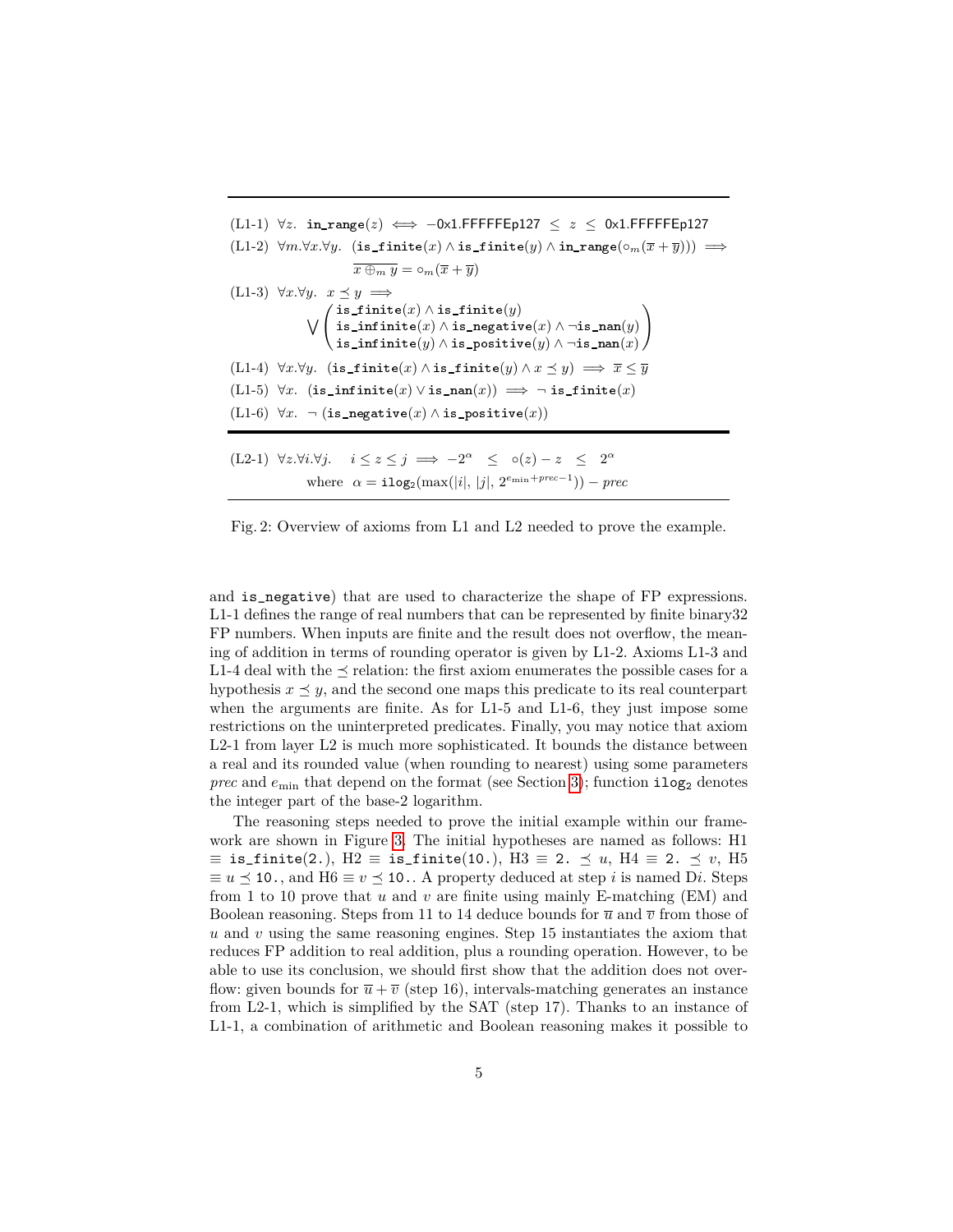| IDs             | used                      | used   | used         | produced                                                                                                                                             |
|-----------------|---------------------------|--------|--------------|------------------------------------------------------------------------------------------------------------------------------------------------------|
|                 | hypotheses                | axioms | reasoners    | deductions                                                                                                                                           |
| 1               | H1                        | $L1-5$ | EM, SAT      | $\neg$ is_infinite $(2.)$                                                                                                                            |
| $\overline{2}$  | H1                        | $L1-5$ | EM, SAT      | $\neg$ is_nan $(2.)$                                                                                                                                 |
| $\overline{3}$  | H <sub>2</sub>            | $L1-5$ | EM, SAT      | $\neg$ is_infinite $(10.)$                                                                                                                           |
| $\overline{4}$  | H2                        | $L1-5$ | EM, SAT      | $\neg$ is_nan $(10.)$                                                                                                                                |
| 5               | $\overline{H3, D\{1,2\}}$ | $L1-3$ | EM, SAT      | $\overline{\texttt{is\_finite}(u)} \vee$<br>$(\mathtt{is\_infinite}(u) \land \mathtt{is\_positive}(u))$                                              |
| 6               | $\overline{H4, D}$ {1,2}  | $L1-3$ | EM, SAT      | is_finite $(v)$ $\vee$<br>$(\mathtt{is\_infinite}(v) \land \mathtt{is\_positive}(v))$                                                                |
| $\overline{7}$  | $H5, D{3,4}$              | $L1-3$ | EM, SAT      | is_finite $(u)$ $\vee$<br>$(\mathtt{is\_infinite}(u) \land \mathtt{is\_negative}(u))$                                                                |
| 8               | $H6, D{3,4}$              | $L1-3$ | EM, SAT      | is_finite $(v) \vee$<br>$(\mathtt{is\_infinite}(v) \wedge \mathtt{is\_negative}(v))$                                                                 |
| 9               | $\overline{D\{5,7\}}$     | $L1-6$ | EM, SAT      | is_finite $(u)$                                                                                                                                      |
| 10              | $D{6,8}$                  | $L1-6$ | EM, SAT      | is_finite $(v)$                                                                                                                                      |
| 11              | $H{1,3}, D9$              | $L1-4$ | EM, SAT      | $2\leq \overline{u}$                                                                                                                                 |
| 12              | $H{1,4}, D10$             | $L1-4$ | EM, SAT      | $2 \leq \overline{v}$                                                                                                                                |
| $\overline{13}$ | $H{2,5}, D9$              | $L1-4$ | EM, SAT      | $\overline{u} \leq 10$                                                                                                                               |
| 14              | $H{2,6}, D10$             | $L1-4$ | EM, SAT      | $\overline{v} \leq 10$                                                                                                                               |
| 15              | $D{9,10}$                 | $L1-2$ | EM, SAT      | $\verb"in_range"\left(\circ\left(\overline{u}+\overline{v}\right)\right)\Rightarrow\overline{u\oplus v}=\circ\left(\overline{u}+\overline{v}\right)$ |
| 16              | $D{11,12,13,14}$          |        | <b>NRA</b>   | $\overline{u} + \overline{v} \in [4; 20]$                                                                                                            |
| 17              | D16                       | $L2-1$ | EM, IM, SAT  | $\sqrt{-2^{-20} \leq \circ (\overline{u} + \overline{v}) - (\overline{u} + \overline{v})} \leq 2^{-20}$                                              |
| 18              | $D{16,17}$                |        | NRA          | $4-2^{-20} \leq \circ (\overline{u}+\overline{v}) \leq 20+2^{-20}$                                                                                   |
| 19              | $D{18}$                   | $L1-1$ | EM, SAT, NRA | in_range( $\circ (\overline{u} + \overline{v})$ )                                                                                                    |
| 20              | $D{15,19}$                |        | SAT          | $\overline{u\oplus v} = \circ(\overline{u} + \overline{v})$                                                                                          |
| 21              | $D{17,20}$                |        | <b>NRA</b>   | $\overline{u \oplus v} - (\overline{u} + \overline{v}) \leq 2^{-20}$                                                                                 |
|                 |                           |        |              |                                                                                                                                                      |

Fig. 3: Reasoning steps used to prove the example.

deduce that the addition does indeed not overflow (steps 18 and 19). Finally, using the deductions of steps 17 and 20, we derive that  $\overline{u \oplus v} - (\overline{u} + \overline{v}) \leq 2^{-20}$ , which concludes the proof, since  $2^{-20} = 0.000000953 \cdots < 0.00000096$ .

# **3 Layer 1: Generic Axiomatic FPA**

The IEEE-754 standard defines several formats for representing FP numbers and gives the semantics of arithmetic operators over data of these formats [1]. The formats are specified at various abstraction levels. At Level 1, formats are just some subsets of real numbers to which  $-\infty$  and  $+\infty$  are added. At Level 2, zero is split into a positive zero and a negative zero, and a set of *Not-a-Number* (NaN) is added. The signed zeros behave as the multiplicative inverse of the infinities, while NaNs are the result of invalid operations such as  $0 \times \infty$  or  $\infty - \infty$ . At Level 3, finite values get represented by their sign, significant, and exponent. The set of NaNs is also further refined. At Level 4, FP data get mapped to strings of bits. The IEEE-754 standard supports both binary and decimal formats, but we will focus on binary formats only.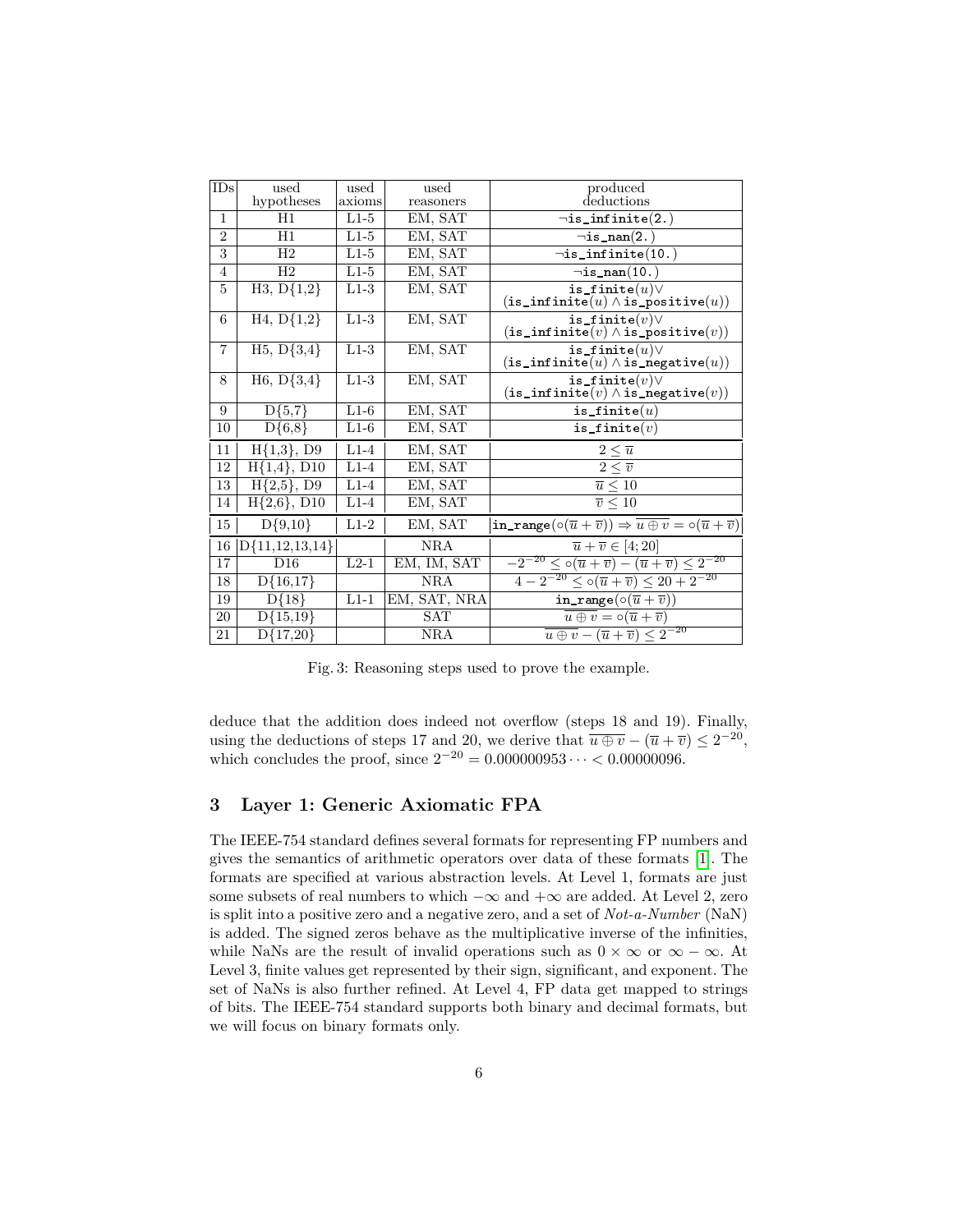The SMT-LIB theory follows a similar approach to describing FP formats [5], though it does not provide all the features of the IEEE-754 standard. Indeed, the latter is underspecified when it comes to NaNs: the standard tells when the result of an operation is NaN, but it does not tell which *payload* the NaN carries. So the SMT-LIB theory chose to have only one NaN to account for all the possible implementations. This also means that the theory provides a function for going from strings of bits to FP data, but not the other way around.

Taking advice of both the IEEE-754 standard and the SMT-LIB theory, we have formalized FP formats as a Why3 theory. The first step is to define an abstract type t which will be later instantiated for each format. We also give a few abstract predicates on this type:

```
predicate is_finite t
predicate is_infinite t
predicate is_nan t
```
The Why3 syntax here means that these predicates take a single argument of type t. Then there are two axioms to make sure that a FP datum is either finite or infinite or NaN, of which axiom L1-5 of Figure 2 is an implication.

```
axiom is_not_nan: forall x:t.
  (is_finite x \ \n\vee\ is_infinite x) \ \n\lt\to not \ (is\_nan x)axiom is_not_finite: forall x:t.
  not (is_finite x) \langle - \rangle (is_infinite x \setminus is_nan x)
```
Note that our formalization uses abstract predicates, but for SMT solvers that support enumerations, one could also imagine a less abstract formalization that does not require these two axioms.

Any finite FP datum has an associated real value. These values are of the form  $m \cdot \beta^e$  with  $m$  an integer significand,  $e$  an exponent, and  $\beta$  the radix. The radix is 2 for the formats we are interested in. The ranges of allowed *m* and *e* are given by the format in the following way:

$$
|m| < \beta^{prec} \wedge e_{\min} \le e \wedge |m \cdot \beta^e| < \beta^{e_{\max}}.
$$

The values of *prec*,  $e_{\min}$ , and  $e_{\max}$  can be recovered from the Level 4 description of a format. For instance, if a binary format uses  $e_w$  bits for representing the exponent and  $m_w$  bits for representing the mantissa (that is, the significant without its most-significant bit for normal numbers), then

*prec* =  $m_w + 1 \wedge e_{\text{max}} = 2^{e_w - 1} \wedge e_{\text{min}} = 3 - e_{\text{max}} - \text{prec}.$ 

Our formalization does not give direct access to the significand or the exponent. It just provides an abstract function from t to the set of a real numbers, which is the function that was denoted  $\overline{\phantom{a}}$  in the previous section.

function to\_real t : real

As for formats, the formalization uses an abstract real for the largest representable number (that is,  $\beta^{e_{\text{max}}} \cdot (1 - \beta^{-prec})$ ) and defines a predicate for characterizing real numbers in the range of finite numbers.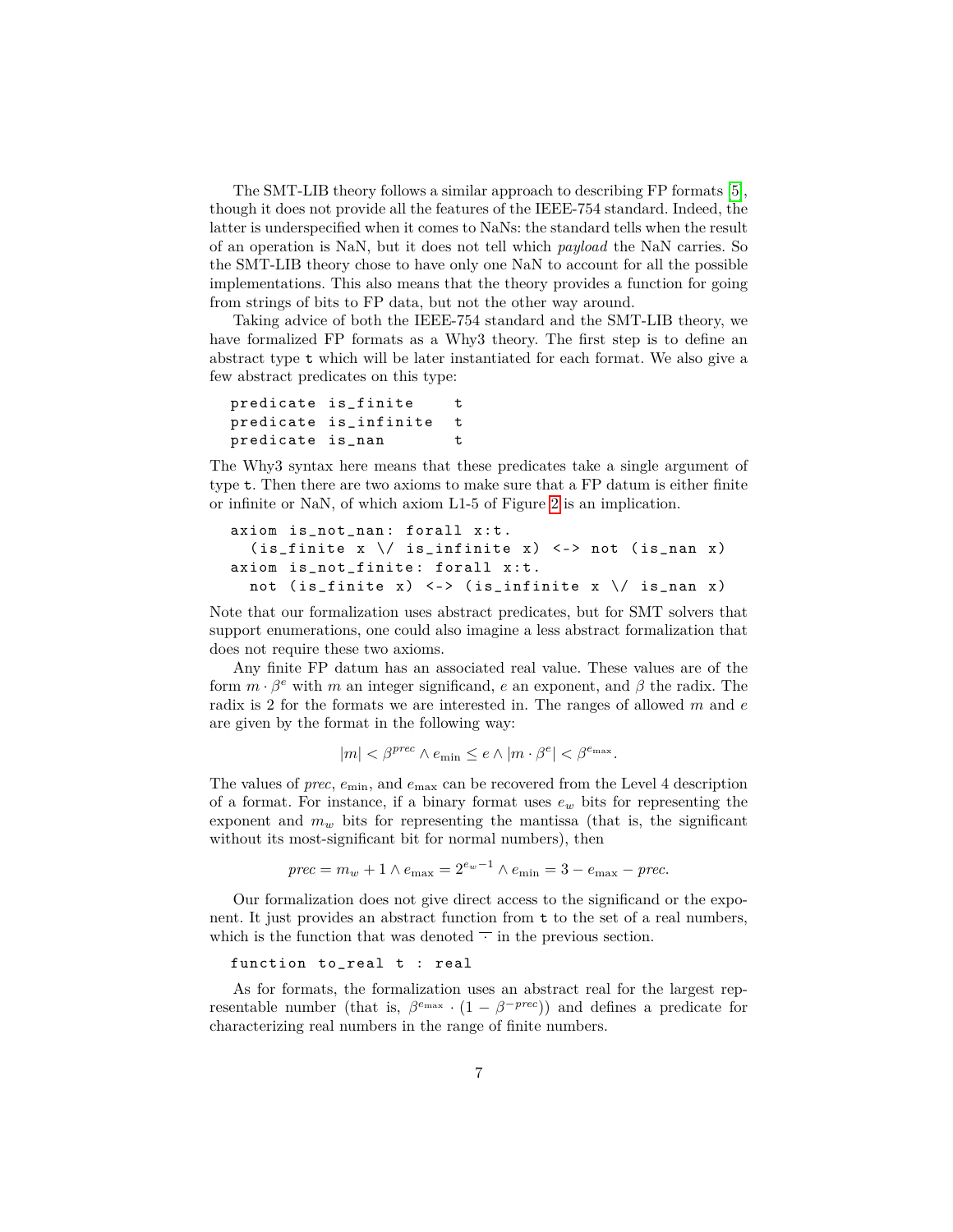```
constant max_real : real
predicate in_range (x:real) = -max\_real \le x \le max\_real
```
Not all the real numbers that are in range are representable, so we arrive to the notion of rounding. It is present in both the IEEE-754 standard and the SMT-LIB theory. Let us first enumerate the five rounding modes supported by the standard:

type mode = RNE | RNA | RTP | RTN | RTZ

The first two modes round to nearest, with tie breaking to even (RNE) or away from zero (RNA). The last three modes are directed rounding: toward  $+\infty$  (RTP), toward  $-\infty$  (RTN), and toward zero (RTZ).

For a given target format, a rounding operator tells us which FP number should be used to represent a real number. If the real number is representable, then the choice is trivial; the only peculiarities come from the existence of signed zeros, which we will not detail here. Otherwise the FP number should be the closest one according to the rounding mode. For now, we follow the examples of the Gappa tool [8] and of the Flocq library [3], so we assume that the target format has an unbounded *e*max. That way, we do not have to bother with the issue of overflow yet. So the rounding operator can be given the following signature.

```
function round mode real : real
```
This is yet again declared as an abstract function, though it has a mathematical definition. If we denote  $\circ_m$  the rounding operator with mode  $m$ , then we have

$$
\circ_m(x) = \lceil x/\beta^e \rfloor_m \cdot \beta^e \tag{2}
$$

with  $e = \max(e_{\min}, \lfloor \log_{\beta} |x| \rfloor + 1 - prec)$ . The integer part  $\lceil \cdot \rfloor_m$  selects the integer the closest to a given real according to mode *m*. This definition of the rounding operator is sufficient to prove all the properties of Section 4, *e.g.* monotonicity of the rounding operator, as done in Flocq.

Note that, if one wanted to use such a concrete definition in an SMT solver, one would also need  $log_\beta$  to be defined. This can be avoided by instead providing a function from |*x*| to  $\beta^e$ , since this function can be finitely axiomatized using just inequalities for any format, as was done in [14]. In our case, we do not care about these details, as round is kept as an abstract function.

Our rounding operator ignores the issue of overflow, but this issue still has to be handled. We do so by defining the following predicate. It will be used to decide whether a rounded value is relevant or not as a result of an FP arithmetic operator.

#### predicate  $no\_overflow$  (m:mode) (x:real) = in\_range ( round m x )

We now have enough definitions to state what the behavior of the FP addition is when its inputs are finite numbers. More precisely, the IEEE-754 standard states that an addition "shall be performed as if it first produced an intermediate result correct to infinite precision and with unbounded range, and then rounded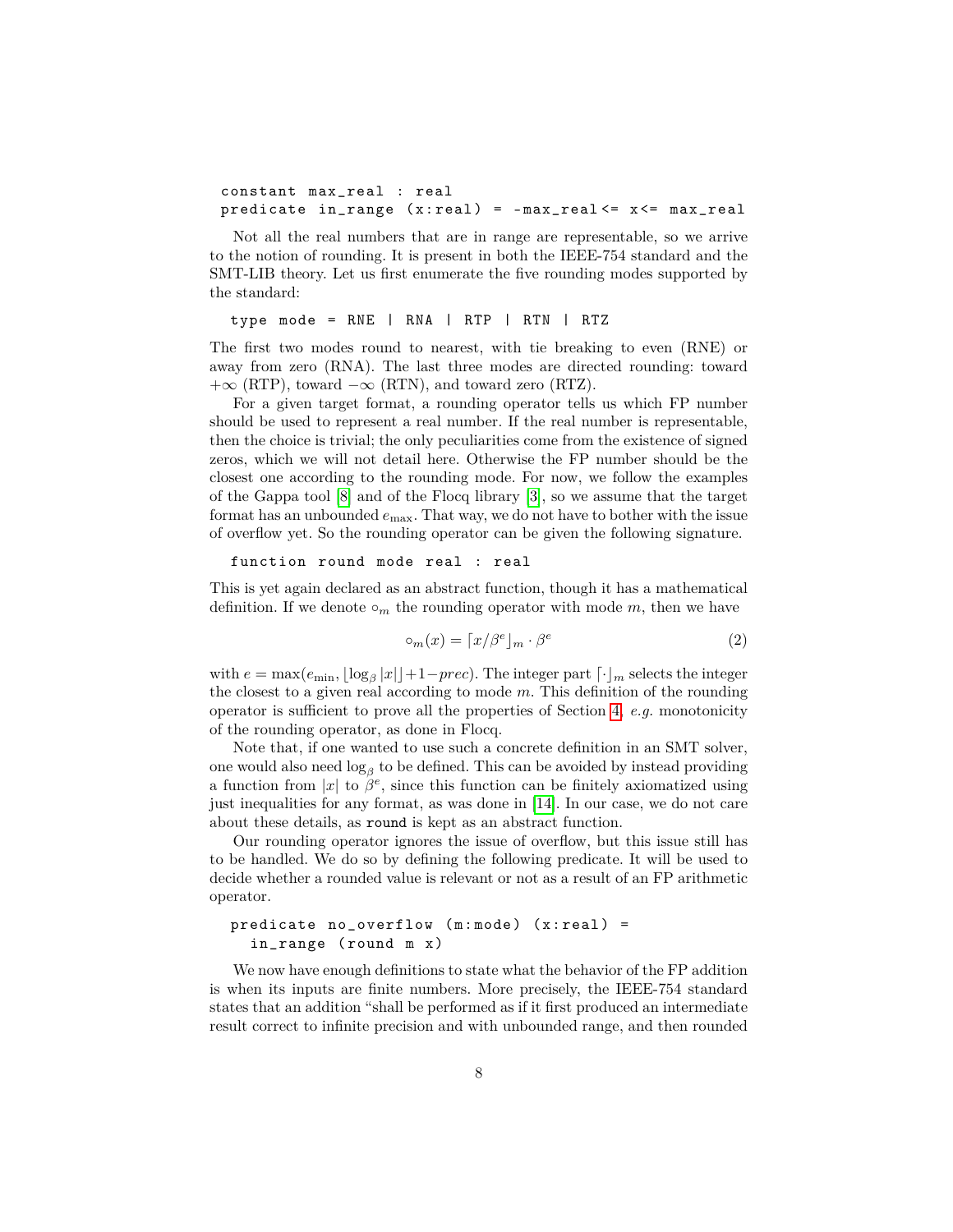that result". This trivially translates into the following specification (axiom L1-2 of Figure 2) where + denotes the addition over real numbers.

```
function add mode t t : t
axiom add_finite: forall m:mode, x y:t.
  is_finite x -> is_finite y ->
  no\_overflow m (to\_real x + to_real y) ->
  is_finite (add m x y) \wedgeto real (add m x y) = round m (to real x + to real y)
```
As for the overflow case, here is a small excerpt of the add\_special axiom which covers all the exceptional behaviors of the FP addition according to the standard:

```
axiom add_special: forall m:mode, x y:t.
  let r = add m x y in\ldots (* 6 other conjuncts *) \ldots /
  (is_finite x /\backslash is_finite y /\backslashnot no_overflow m (to_real x + to_real y)
   \rightarrow same_sign_real r (to_real x + to_real y) /\
       overflow_value m r)
```
The same\_sign\_real relation tells which sign the final result has, assuming the infinitely-precise intermediate result is nonzero (which is the case if it overflowed). The overflow\_value relation then selects the final result depending on the rounding mode and its sign.

An important property of our formalization, which we hope is apparent from the excerpts, is that it is a straightforward translation from the IEEE-754 standard. That does not mean that it is trivially error-free though, since we could well have forgotten some hypotheses or we could have mistyped an  $r$  for an  $x$  for instance. To prevent this issue, we have realized this formalization using the Coq proof assistant. What this means is that we have given concrete definition to all the abstract definitions (*e.g.* the Bplus function of Flocq for the FP addition) and then Why3 required us to formally prove in Coq that all the axioms hold. This gives a high level of confidence in the correctness of our formalization. A more detailed presentation of Layer 1 is given in this technical report [11].

# **4 Layers 2 and 3: Rounding Properties**

Given a constraint mixing the rounding operator with non-linear real arithmetic terms, one can reduce it to an extension of non-linear real arithmetic with floor and ceiling functions using the encoding of the rounding operator given by Equation (2). Then a solver that supports mixed real/integer non-linear arithmetic can be used to solve the resulting problem, as was done in [14].

In this paper, we adopt a different approach: instead of fully encoding the rounding operator, we reason modulo a set of its properties. Although theoretically incomplete compared to mixed non-linear integer/real encoding, our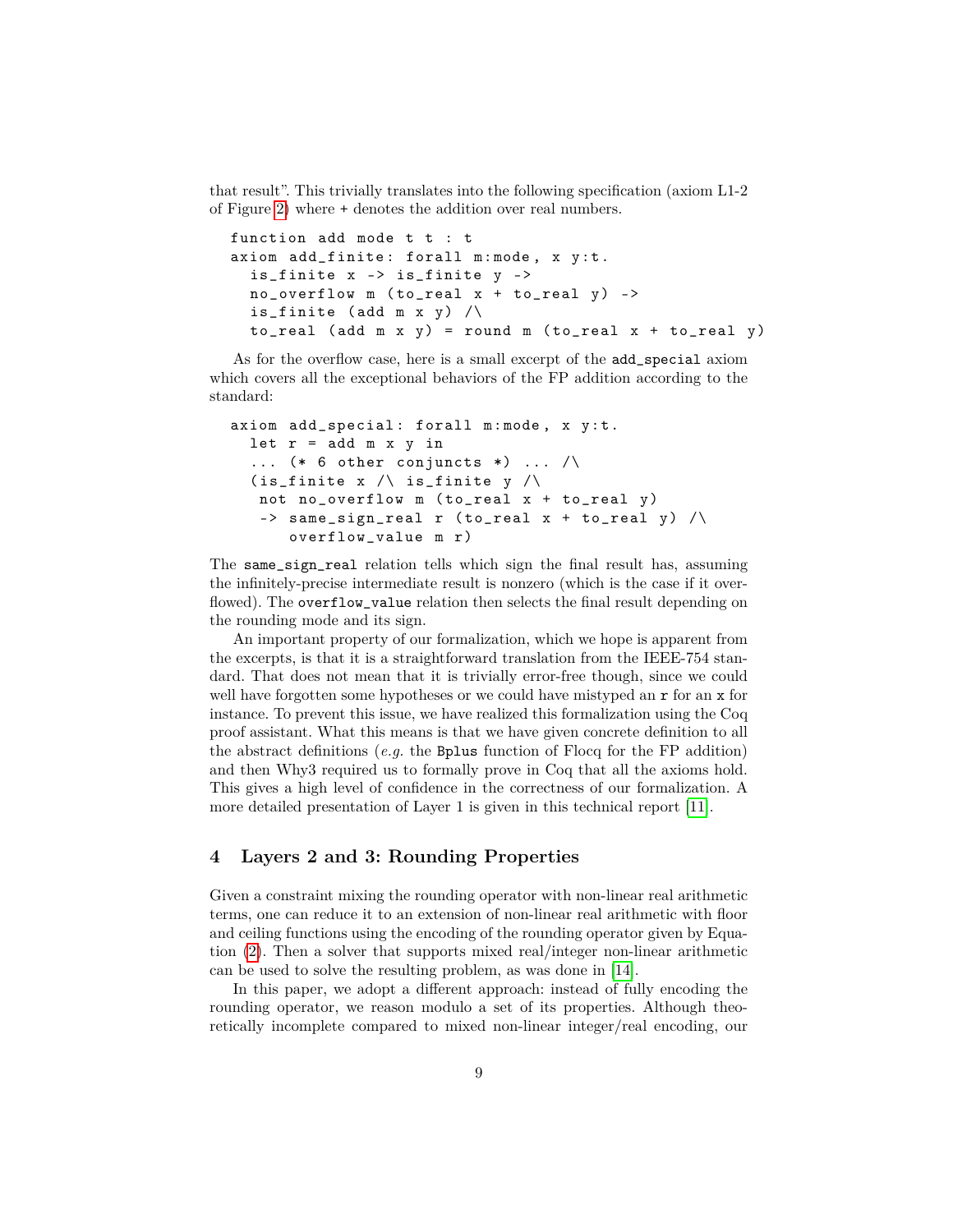| $(L2-1)$ $\forall x.\forall i.\forall j.$ $i \leq x \leq j \Rightarrow -2^{\alpha} \leq o(x) - x \leq 2^{\alpha}$                            |
|----------------------------------------------------------------------------------------------------------------------------------------------|
| where $\alpha = \texttt{ilog}_2(\max( i ,  j , 2^{e_{\min} + prec-1})) - prec$                                                               |
| $(L2-2)$ $\forall x.\forall i.\forall j.\forall m.$ $i \leq x \leq j \Rightarrow o_m(i) \leq o_m(x) \leq o_m(j)$                             |
| $(L2-3)$ $\forall x.\forall i.\forall j.\forall m.$ $i \leq x \leq j \Rightarrow \circ_m^{Z}(i) \leq \circ_m^{Z}(x) \leq \circ_m^{Z}(j)$     |
| $(L2-4)$ $\forall x.\forall m_1.\forall m_2.$ $\circ_{m_1} (\circ_{m_2} (x)) = \circ_{m_2} (x)$                                              |
| $(L2-5)$ $\forall x.\forall y.\forall m.\ x \leq y \Rightarrow \circ_m(x) \leq \circ_m(y)$                                                   |
| $(L2-6)$ $\forall x.\forall y.\forall m.$ $\circ_m(x) < \circ_m(y) \Rightarrow x < \circ_m(y)$                                               |
| $(L2-7)$ $\forall x.\forall y.\forall m.$ $\circ_m(x) < \circ_m(y) \Rightarrow \circ_m(x) < y$                                               |
| (L2-8) $\forall x.\forall i.\forall m.\quad \circ_m(x) < i \Rightarrow x < \circ_{\text{RTP}}(i)$                                            |
| $(L2-9)$ $\forall x.\forall i.\forall m.\ \ i \leq \circ_m(x) \Rightarrow \circ_{RTP}(i) \leq \circ_m(x)$                                    |
| $(L2-10)$ $\forall x.\forall y.\forall m.$ $ x  \geq 1 \Rightarrow  x  = 2^{i \log_2( x )} \Rightarrow o_m(x \cdot o_m(y)) = x \cdot o_m(y)$ |
| $(L2-11) \ \forall x.\forall y.\forall m. \quad \circ_m(x) < \circ_m(y) \Rightarrow \circ_m(\circ_m(x) - \circ_m(y)) < 0$                    |
| $(L2-12) \ \forall x.\forall y.\forall m. \quad \circ_m(x) < -\circ_m(y) \Rightarrow \circ_m(\circ_m(x) + \circ_m(y)) < 0$                   |
|                                                                                                                                              |

Fig. 4: Overview of the main axioms of Layer 2.

experimental evaluation shows that the method is effective in practice, in particular in the domain of program verification.

An overview of the rounding properties that are provided by Layer 2 are given in Figure 4. Most of these axioms are borrowed from the Flocq formalization of FPA for the Coq proof assistant. Axiom L2-1 bounds the distance between a real and its rounded value (*i.e.* nearest float) with respect to the default rounding mode. Similar properties for other rounding modes are also provided. Axiom L2-2 states the monotonicity of rounding. This particular formulation is used to deduce numerical bounds for rounded values as we will see in the next section. Axiom L2-3 is similar to L2-2 except that operator  $\circ^{\mathbb{Z}}$  rounds to the nearest integer. Axiom L2-4 states the idempotency of rounding, independently of the rounding mode. Classical formulation of monotonicity is given by axiom L2-5, and the three next axioms are consequences of L2-5's contrapositive (modulo idempotency). Axiom L2-9 makes it possible to improve lower bounds of rounded expressions. A similar axiom is used to tighten upper bounds. The last three axioms provide some situations where arithmetic expressions can be simplified.

Several of those axioms are meant to be instantiated using some constant values (*e.g.* any occurrence of *i* and *j*) so that numerical computations can be performed. For instance, axiom L2-2 is akin to a *propagator* as found in CP techniques, while axiom L2-8 acts as a *contractor*. To do so, the SMT solver has to be able to compute an expression such as  $\circ_m(i)$  when *i* is a constant. We thus put a shallow preprocessor in front of the NRA engine to reduce these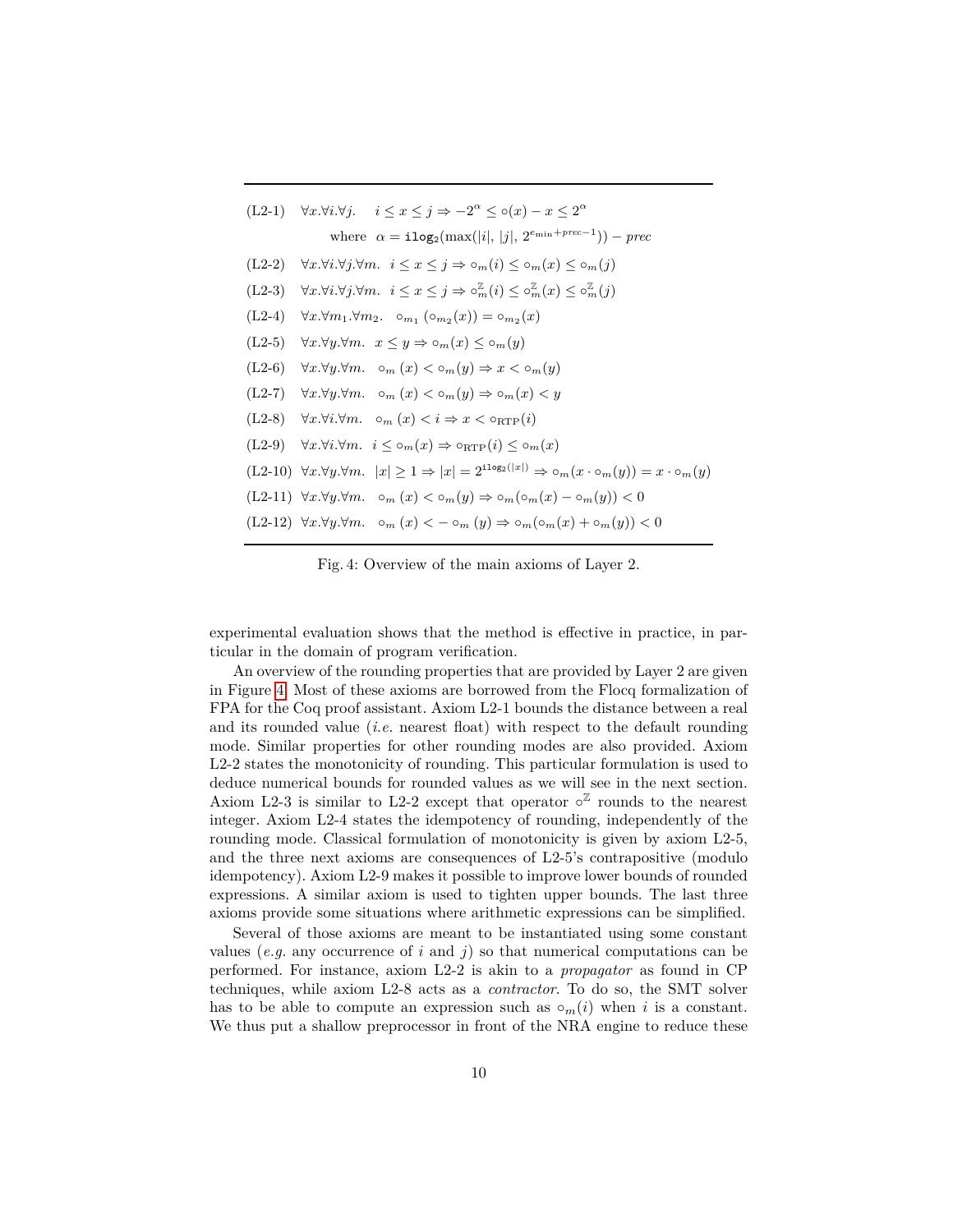expressions to rational numbers that the NRA engine can make use of. This involves providing some code for evaluating  $\circ$ ,  $\circ^{\mathbb{Z}}, 2^{\tilde{(\cdot)}}$ , ilog<sub>2</sub>, max,  $|\cdot|$ .

### **5 Interval-Based Instantiation**

Most of the axioms given in Figure 4 cannot be efficiently instantiated using generic E-matching techniques of SMT solvers, as it is not always possible to provide good triggers for them. A trigger for an axiom  $\forall x.\varphi(x)$  is a term (or a set of terms) that covers all variables *x*. Based on this definition, a triggerinference algorithm would presumably compute  $\{\circ_m(x), \circ_m(i), \circ_m(j)\}$  for the L2-2 axiom:

 $(L2-2)$   $\forall x.\forall i.\forall j.\forall m. \quad i \leq x \leq j \Rightarrow \circ_m(i) \leq \circ_m(x) \leq \circ_m(j).$ 

This set of terms, however, is not suitable for this axiom, as it would prevent its application when proving the following formula:

$$
2 \le a \le 4 \implies 2 \le \circ(a) \le 4.
$$

Indeed, the only way to instantiate the trigger is by choosing  $x = i = j = a$  since the only rounded value in the formula is  $\circ(a)$ . Yet the proper way to instantiate the axiom is  $x = a$ ,  $i = 2$ ,  $j = 4$ . Then effectively computing  $\circ(2)$  and  $\circ(4)$  makes it possible to conclude.

In order to efficiently reason modulo our rounding properties, we have decorated them with two kinds of triggers: *syntactic* and *interval* triggers. Syntactic triggers are those that are already used by the generic E-matching mechanism. For instance, the set of syntactic triggers of axiom L2-2 is the singleton  $\{\circ_m(x)\}\$ . Interval triggers are guards used to carefully instantiate the variables that are not covered by syntactic triggers. The purpose of this kind of triggers is twofold: (a) get rid of permissive or restrictive syntactic triggers, (b) take current arithmetic environment into account to guide the instantiation process. For instance, a suitable interval trigger for axiom L2-2 is the set  $\{i \leq x, x \leq j\}.$ 

The language of interval triggers is defined by the following grammar:

*its* ::= *it* | *it, its it* ::= *b* R *t* | *t* R *b b* ::= *c* | *i* R ::=  $\le$  | <

where *c* is a numerical constant, *i* is a quantified variable, and *t* is a term. In the rest of the paper, we assume that all the variables of the *t* terms (*resp.* none of the variables in the *b* bounds) appear in syntactic triggers.

Let us illustrate the use of triggers with the Alt-Ergo statement of axiom L2-8 from Figure 4. (It has been simplified a bit for the sake of readability.)

```
axiom monotonicity_contrapositive_1 :
  forall x, i : real. forall m : mode
  [ round (m, x) ] { round (m, x) < i }.
  x < round (RTP, i)
```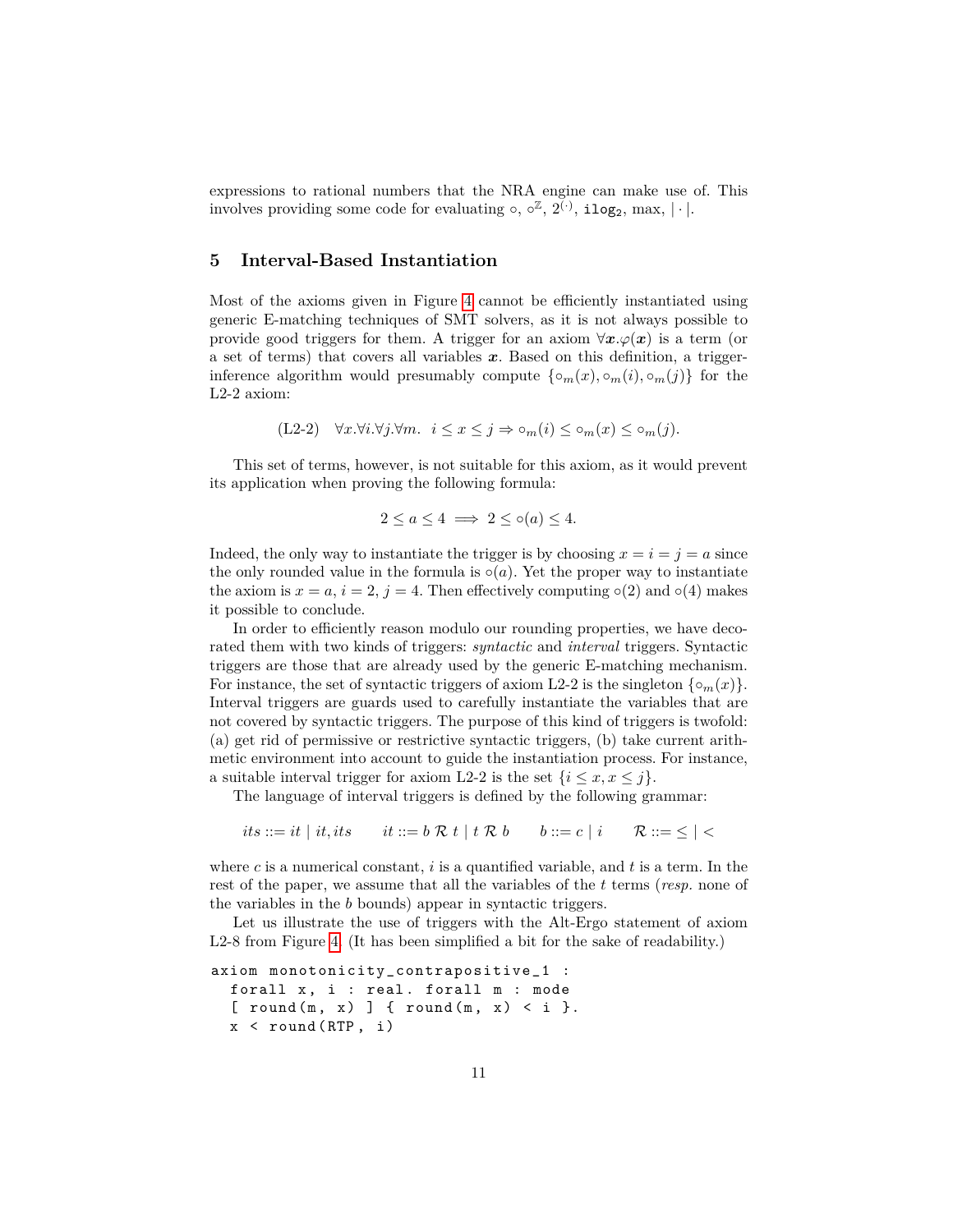The term between square brackets is a syntactic trigger: variables *m* and *x* will be instantiated using any ground term  $\circ(\cdot)$  found in the context. The term between curly brackets is both an interval trigger and a hypothesis of the axiom: variable *i* will be instantiated by any constant bound such that  $\circ_m(x) < i$  holds.

Note that interval triggers are instantiated by querying the NRA engine, once syntactic triggers have been instantiated. For instance, let us suppose that the syntactic trigger gives  $\circ_m(x)$  and that the NRA engine then tells that  $\circ_m(x) < 5$ holds. Thus any number that is larger or equal to 5 satisfies the interval trigger  $\circ_m(x) < i$ . Since there are no other interval triggers about *i*, the most precise instance of *i* is 5. This leads to the following instance of the axiom being added:

$$
\circ_m(x) < 5 \implies x < 5
$$

since  $\circ_{RTP}(5)$  evaluates to 5.

Now let us suppose that the current upper bound on  $\circ_m(x)$  is just  $\circ_m(x) \leq 5$ . This time, any number that is strictly larger to 5 satisfies the interval trigger. There is no longer any most precise instance. So Alt-Ergo selects some arbitrary number  $\varepsilon > 0$  and instantiates *i* with  $5 + \varepsilon$ . So some incompleteness creeps here. However, if  $\varepsilon$  is small enough, then  $\circ_{RTP}(5 + \varepsilon)$  evaluates to the successor of 5 in the FP format, which leads to adding the following axiom instance:

$$
\circ_m(x) < 5 + \varepsilon \implies x < 5 + 2^{3 - prec}.
$$

To conclude the section, some axioms of Layer 2 with their interval triggers are shown in Figure 5. You may note that: (a) the verbose expression let  $k =$ ... in the second axiom actually reduces to a numerical constant by calculation when instantiating  $\mathbf{i}$  and  $\mathbf{j}$  with numerical values, (b) in the interval triggers of the third axiom, the bounds are constants. In this case, interval matching consists in simple numerical checks.

#### **6 Implementation and Evaluation**

*Implementation.* To evaluate our approach, we have extended Alt-Ergo's instantiation engine with an interval-matching mechanism. The arithmetic engine has been strengthened to enable calculation with some function symbols (rounding operator, exponentiation, integer logarithm, etc) when applied to numerical constants. Rounding properties are given as a list of axioms in a separate file, annotated with their triggers. Generic FPA axioms are provided by a Why3 FPA theory. Currently, the instances generated from the axioms of Layer 2 are given back to the SAT solver. The implementation will be available in the next release of Alt-Ergo.

*Tools and Benchmarks Description.* In addition to our implementation (denoted AE and AE+G in the result tables), we use three solvers for the evaluation: Z3 (v. 4.5.0), MathSAT5 (v. 5.3.14, denoted MS+A and MS+B), and Gappa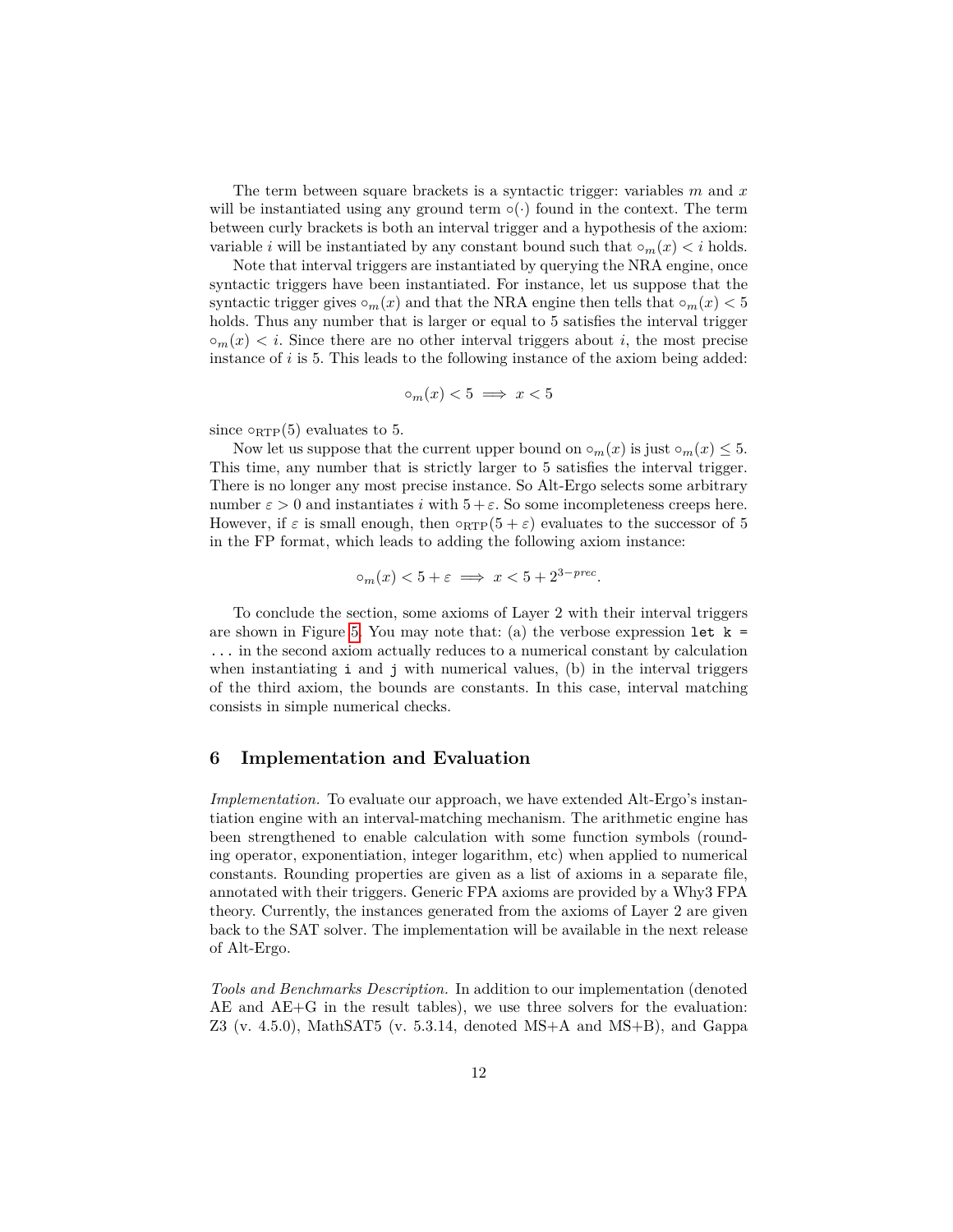```
axiom integer_rounding_operator :
  forall x, i, j : real. forall m : mode.
   [ int_round (m, x) ] { i <= x, x <= j }.
   int\_round(m, i) \le int\_round(m, x) \le int\_round(m, j)axiom rounding_operator_absolute_error_RNE :
   forall x, i, j : real.
   [ round(RNE, x) ] { i \leq x, x \leq j }.
   let k =pow (2. ,
     ilog2(max(abs(i),abs(j),pow(2., emin+prec-1))) - prec)
    in -k \le round (RNE, x) - x \le k
axiom round_of_int :
   forall x : int. forall m : mode.
   [ round (m, real_of_int (x))]{0. <= real_of_info(x) + pow(2., prec),real_of_info(x) - pow(2., prec) <= 0.round (m, real_of_info(x)) = real_of_info(x)
```
Fig. 5: Some axioms of Layer 2 in Alt-Ergo's extended syntax.

(v. 1.3.1). While not an SMT solver, Gappa is included because it has significantly inspired our approach. We do not include REALIZER [14] as its input language is too limited to talk about infinities and NaNs.

Considered benchmarks consist of two sets of verification conditions (VC) extracted from numerical  $C^5$  and SPARK programs, and of the QF-FP category of SMT-LIB benchmarks. Figure 6 explains how VCs are encoded to different solvers. In particular, notice that SMT-LIB benchmarks are directly fed to Z3 and MathSAT5, but they are translated to Why3 and combined with an axiomatic FPA before they are given to Alt-Ergo and Gappa.

VCs from C and SPARK programs are first extracted using Why3's weakest precondition calculus. They are then combined with generic FPA axioms and encoded to different solvers. For Z3 and MathSAT5, a faithful mapping from Why3 FPA axiomatization to the FP theory of SMT-LIB is used. In this case, first-order axiomatization of FP operations is removed. More generally, since MathSAT5 does not handle quantifiers, Why3 always eliminates the quantified parts of the VCs sent to it. The same elimination process is used for Gappa, except that Layer-1 axioms are first instantiated by Why3 since Gappa only knows about real numbers. This means that a set of ground instances is generated from FP operations' axioms using matching techniques and initial ground terms

 $^5$  See <https://www.lri.fr/~sboldo/research.html> and [http://toccata.lri.fr/](http://toccata.lri.fr/gallery/fp.en.html) [gallery/fp.en.html](http://toccata.lri.fr/gallery/fp.en.html) for more details.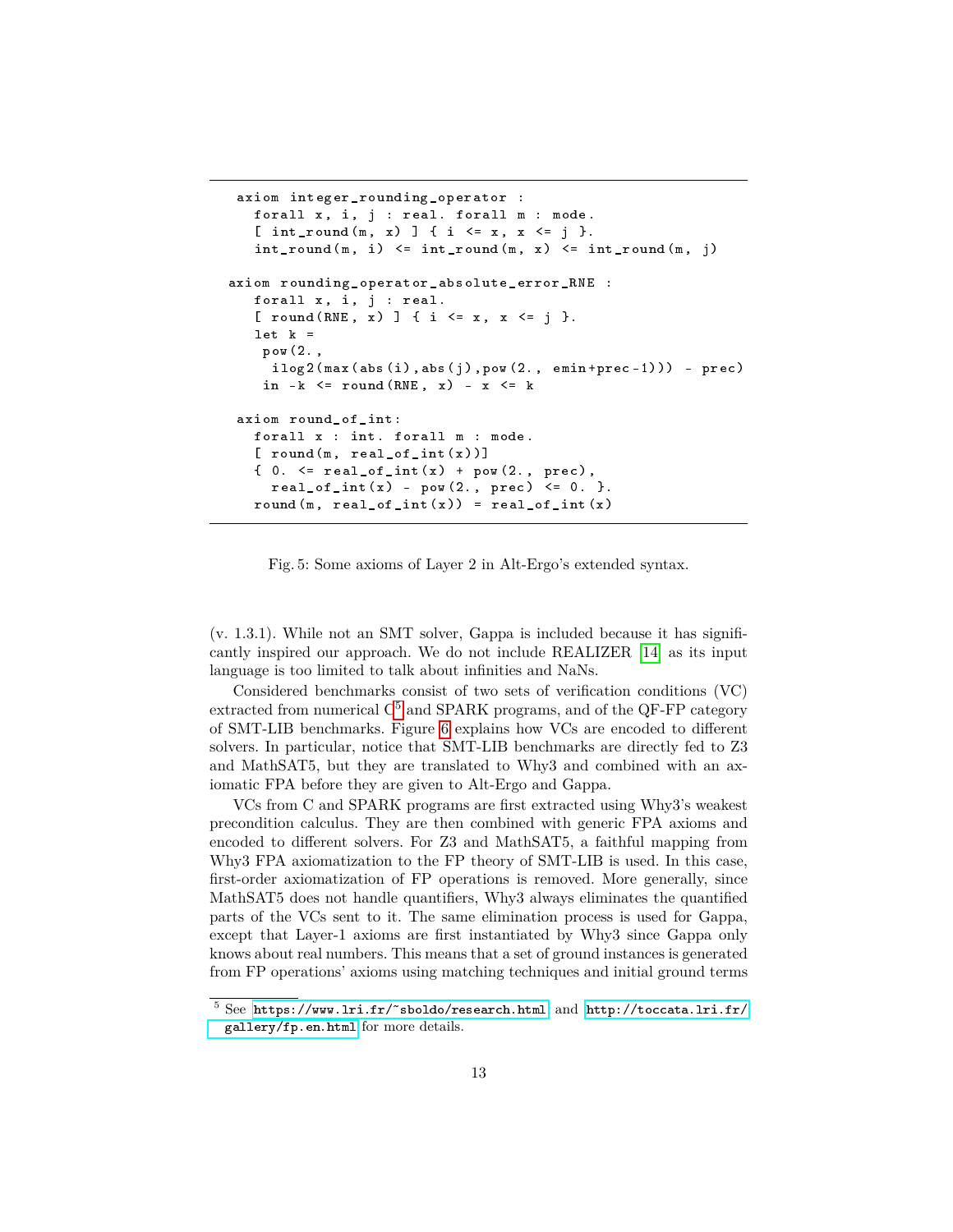

Fig. 6: Generation of verification conditions in the language of different solvers.

of the VCs.6 To better evaluate the cost of Layer-1 axioms and to provide a fairer comparison with MathSAT5 and Gappa, we also generate Alt-Ergo benchmarks (denoted AE+G, where G stands for *ground*) where FP operations' axioms are instantiated and eliminated the same way they are for Gappa.

Since not all the VCs extracted for C and SPARK programs need FPA reasoning for them to be proved, we have filtered them as follows: if a VC is proved by Alt-Ergo without any reasoning modulo generic FPA axioms, rounding properties, or any other extension, it is removed from the benchmark. Filtering yields test-suites of 307 VCs (out of 1848 initially) from C programs and 1980 VCs (out of 23903) from SPARK programs. It should be noted that: (a) some VCs extracted from C and SPARK programs may require a combination of FPA reasoning with other theories and quantifiers instantiation to be proved, and (b) all the VCs are not provable.

For QF-FP benchmarks, we only keep formulas that are not known to be *satisfiable*, as we are interested in unsatisfiability (or dually in validity) in the context of program verification. Consequently *Wintersteiger* benchmarks with a SAT status, and *Griggio* benchmarks that are shown to be satisfiable by Z3 or MathSAT5 are filtered out. Schanda benchmarks are also discarded as they are already included in SPARK programs.

*Experimental Results.* The results of our evaluation are shown in Figures 7 and 8. Time and memory limits were set to 60 seconds and 3GB, respectively. For each prover (in the columns), we report the number and the percentage of proved VCs, and the time required for the proofs. Clusters CMP-1 and CMP-3 contain problems generated by Why3. Clusters CMP-2 and CMP-4 are also generated by Why3 but the resulting VCs are quantifier-free; in the case of AE+G and Gappa, Layer-1 axioms are automatically instantiated by Why3 before being eliminated.

<sup>6</sup> Having Why3 instantiate some axioms in the VCs sent to Gappa is not specific to these benchmarks.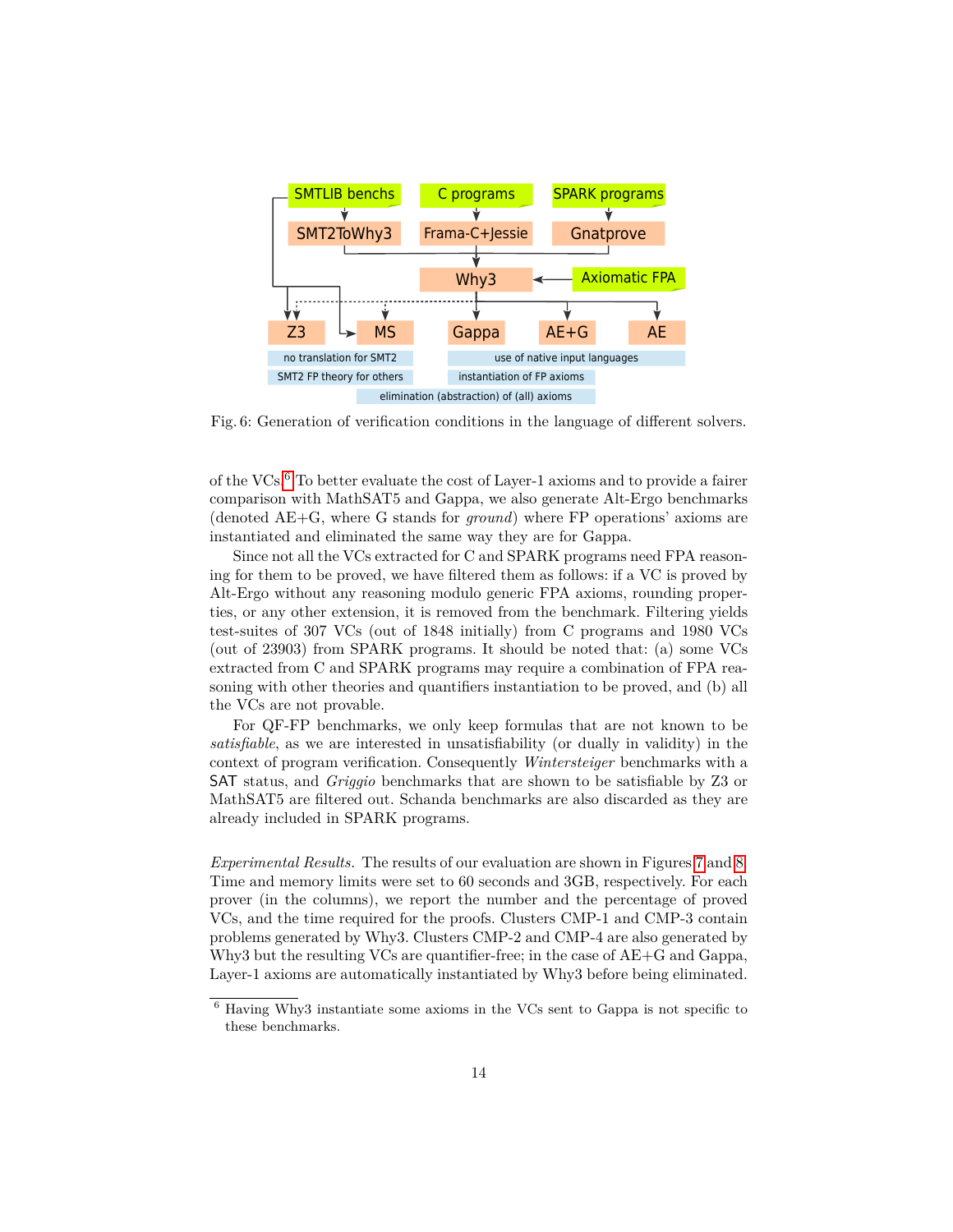Cluster CMP-5 contains the original problems from SMT-LIB competition without going through Why3. We report in row "loc. unique" the number of formulas that a given solver exclusively discharges compared to other solvers in the same CMP-*i* cluster. Similarly, we report in "glob. unique" the number of exclusive proofs of each solver. Finally, we report the number of VCs that are proved by at least one prover in line "total".

|              |                 | $CMP-1$                                              |                | $CMP-2$        |         |          |                |  |  |
|--------------|-----------------|------------------------------------------------------|----------------|----------------|---------|----------|----------------|--|--|
|              |                 | AE                                                   | Z3             | $AE+G$         | Gappa   | $MS+B$   | $MS+A$         |  |  |
|              | proved          | 194                                                  | $\overline{2}$ | 194            | 199     | 4        | $\overline{2}$ |  |  |
|              | % proved        | 63.19%                                               | 0.65%          | 63.19%         | 64.82\% | 1.30%    | $0.65\%$       |  |  |
| C            | time (secs)     | 566                                                  | $\leq 1$       | 348            | 78      | 4        | $\rm < 1$      |  |  |
|              | loc. unique     | 192                                                  | 0              | 21             | 28      | $\Omega$ | 0              |  |  |
|              | glob. unique    |                                                      | 0              | $\overline{2}$ | 25      | $\Omega$ | $\theta$       |  |  |
|              | total           | $230/307$ (74.92%) proved with at least one solver   |                |                |         |          |                |  |  |
|              | proved          | 806                                                  | 720            | 541            | 488     | 170      | 13             |  |  |
|              | $%$ proved      | 40.71\%                                              | $36.36\%$      | 27.32\%        | 24.65%  | $8.59\%$ | $0.66\%$       |  |  |
| <b>SPARK</b> | time (secs)     | 3090                                                 | 4142           | 4769           | 305     | 301      |                |  |  |
|              | loc. unique     | 244                                                  | 157            | 66             | 33      | 100      | $\overline{2}$ |  |  |
|              | $g$ lob. unique | 151                                                  | 105            | 31             | 33      |          | $\Omega$       |  |  |
|              | total           | $1136/1980$ (57.37%) proved with at least one solver |                |                |         |          |                |  |  |

Fig. 7: Results on filtered VCs extracted from C and SPARK programs.

|               |              | $CMP-4$<br>$CMP-3$                                   |          | $CMP-5$   |           |                |          |  |
|---------------|--------------|------------------------------------------------------|----------|-----------|-----------|----------------|----------|--|
|               |              | AЕ                                                   | $AE + G$ | Gappa     | Z3        | $MS+B$         | $MS+A$   |  |
|               | proved       | 20012                                                | 19863    | 18102     | 20035     | 17201          | 17200    |  |
|               | % proved     | 99.89%                                               | 99.14\%  | $90.35\%$ | 100%      | 85.85%         | 85.85%   |  |
| Wintersteiger | time (secs)  | 876                                                  | 487      | 44        | 65        | 66             | 63       |  |
| unsat         | loc. unique  |                                                      | 1784     | 23        | 2834      | $\theta$       | $\theta$ |  |
|               | glob. unique | $\Omega$                                             |          | $\Omega$  | 0         | 0              | $\theta$ |  |
|               | total        | $20035/20035$ (100%) proved with at least one solver |          |           |           |                |          |  |
|               | proved       | $\overline{2}$                                       | 33       | $\theta$  | 50        | 49             | 5        |  |
| Griggio       | $%$ proved   | $1.75\%$                                             | 28.95%   | $0\%$     | $43.86\%$ | 42.98%         | $4.39\%$ |  |
| unknown       | time (secs)  | 18                                                   | 621      | 0         | 1337      | 723            |          |  |
|               | loc. unique  |                                                      | 33       | $\Omega$  | 6         | 3              |          |  |
| $+$ unsat     | glob. unique | $\Omega$                                             |          | $\theta$  | $\Omega$  | $\mathfrak{D}$ | $\theta$ |  |
|               | total        | $57/114$ (50.00%) proved with at least one solver    |          |           |           |                |          |  |

Fig. 8: Results on QF-FP category of SMT-LIB benchmarks.

We notice in Figure 7 that Alt-Ergo and Gappa outperform other solvers on the C benchmark. Indeed, the specification of the corresponding C programs heavily uses reals for expressing pre- and post-conditions about FP numbers, which impedes solvers that do not handle well the combination of FP and real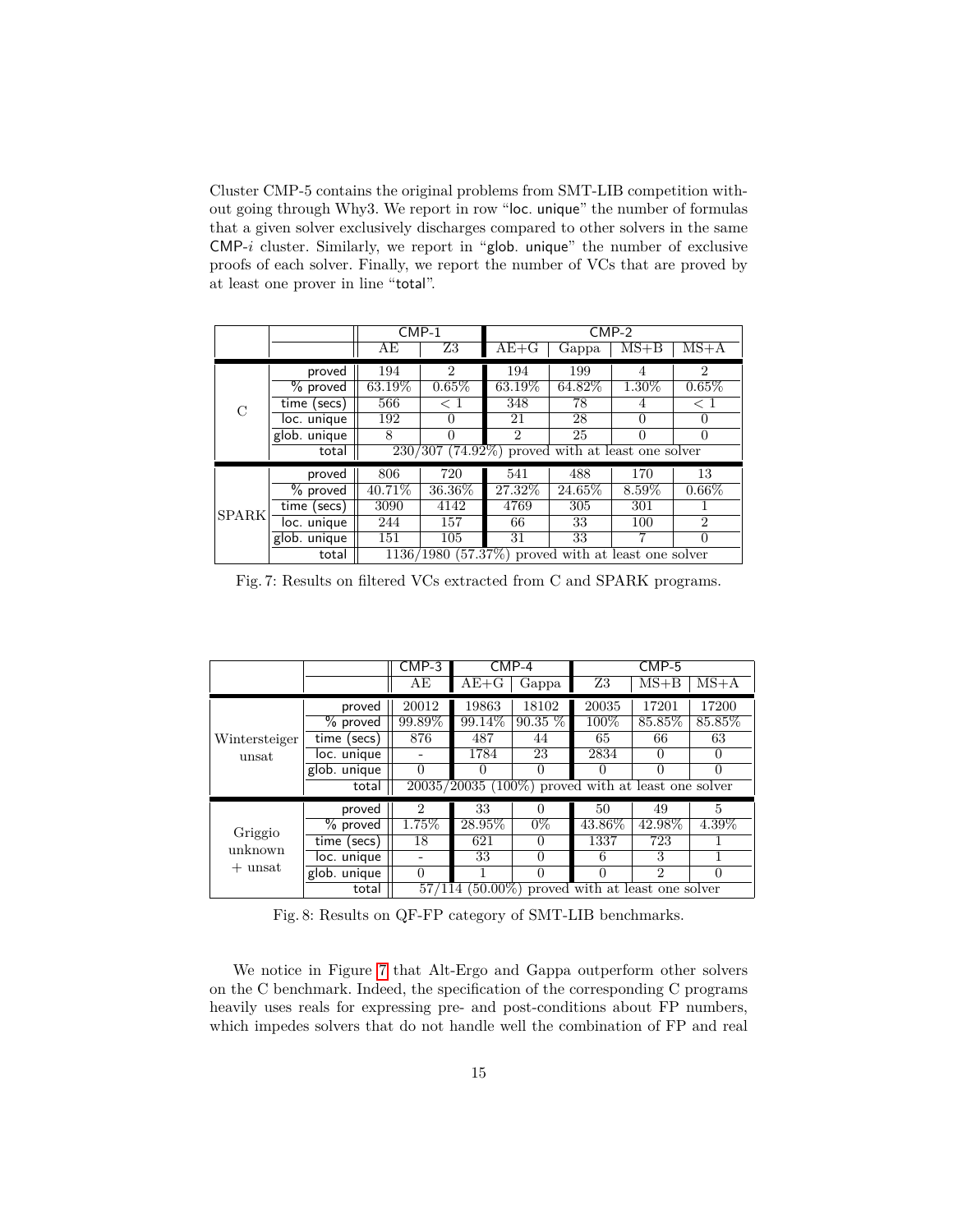reasoning. In particular, the fp.to\_real function symbol is hardly supported. While Z3 parses it properly, it has troubles in solving problems involving it.<sup>7</sup>

On the opposite, SPARK programs are specified using FP numbers. Consequently, Z3's results are much closer to those of Alt-Ergo. Surprisingly, Math-SAT5 with either bit-blasting (MS+B) or ACDCL (MS+A) does not perform well. This is probably due to the fact that MathSAT5 is not well tuned for the context of deductive program verification. One can notice two other interesting results on the SPARK benchmarks: first, AE+G's success rate is close to Gappa's but quite far from Alt-Ergo's. This is certainly due to the abstraction of quantified formulas, which prevents AE+G (and Gappa) from dynamically generating relevant instances to discharge some proofs. Second, the solvers are highly complementary. For instance, the SPARK results of Figure 7 show that Alt-Ergo and Z3 together solve 963 VCs, but more than a third  $(244 + 157)$  of these VCs are solved by only one prover.

Wintersteiger unsat benchmarks are very simple crafted formulas meant to stress compliance to the FP SMT-LIB standard and detect bugs in implementations. Z3 proves all the formulas of the benchmark. For Alt-Ergo, 23 formulas are not proved due to the inaccuracy of its NRA engine when bounding terms involving square root. For MathSAT5, unproved formulas are related to fma and remainder operators, which are apparently not supported yet. Gappa fails to prove approximately 2000 formulas due to the default reduced precision of its internal domains, since the infinitely-precise result of a binary64 fma might require up to 3122 bits so that its rounded value can be computed exactly.

Bit-blasting based techniques perform better on Griggio benchmarks. Since AE+G outperforms AE, the bad results likely come from a poor interaction between the E-matching and SAT engines of Alt-Ergo. As for Gappa, its inability to handle these benchmarks is due to the absence of any kind of SAT solver.

#### **7 Conclusion and Future Work**

We have presented a three-layer axiomatic strategy for reasoning about floatingpoint arithmetic in SMT. Experimental evaluations show that it is effective in practice for reasoning in a combination of FPA and real numbers, as required for instance to refer to the distance between FP and real computations.

We opted for the presented solution for different reasons: (a) it is lightweight, less intrusive and requires minimal changes in the solver, (b) potential bugs in most of the added code (mainly in interval matching) do not impact the soundness of our results, (c) axioms of Layer 1 have been verified with the Coq proof assistant for extra confidence, (d) rounding properties in Layer 2 are human-readable, can be reviewed and validated by experts, and are easily extensible, (e) our solution can be trivially extended to support decimal FP formats if need arises.

*Future work*. An interesting direction of research for improving performances could be to implement the generic FPA part as a built-in procedure, and inlining

<sup>7</sup> <https://github.com/Z3Prover/z3/issues/14>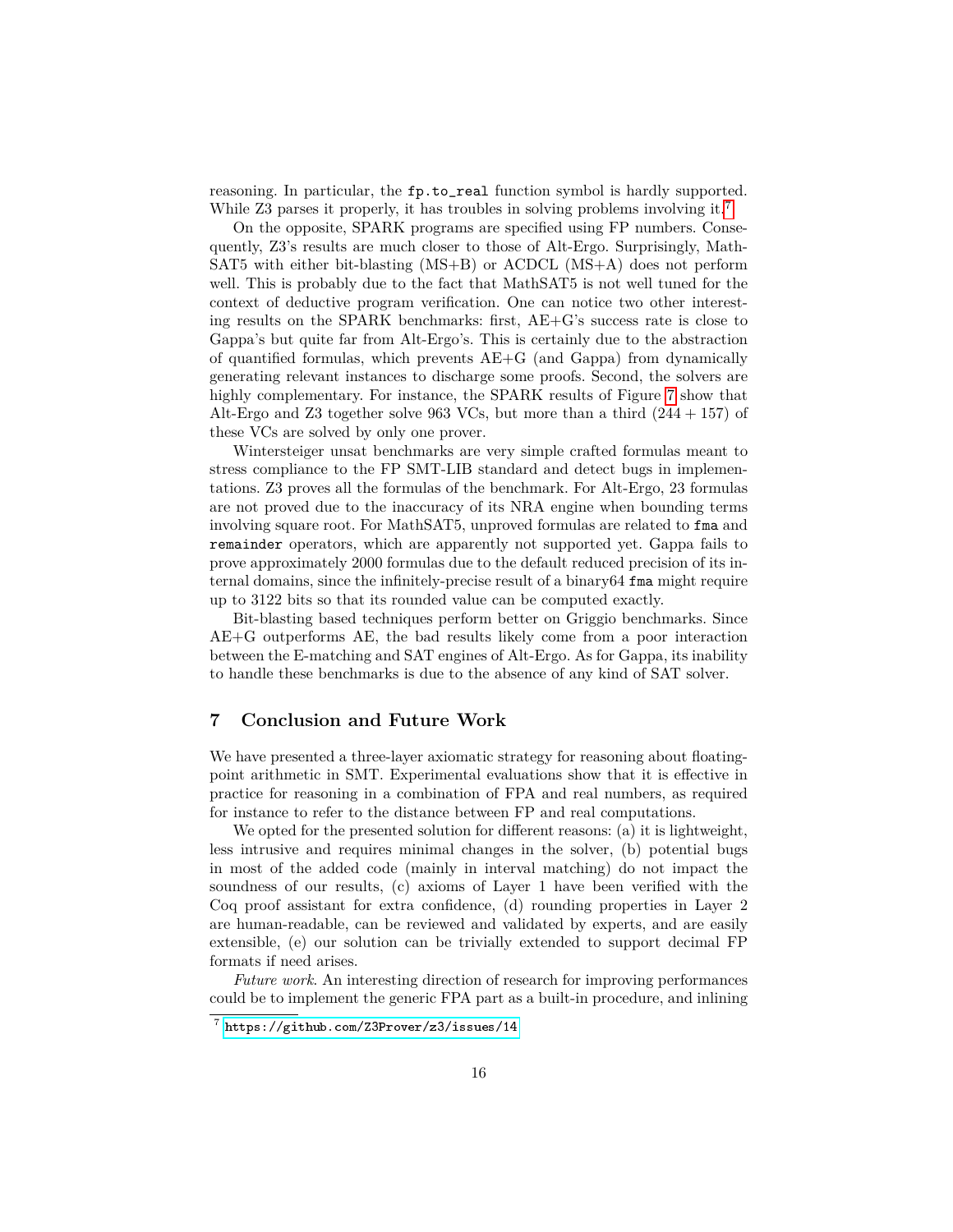most of rounding properties as CP-like propagators. As the benchmarks show, the various approaches are complementary. We are thus planning to see how bitblasting, ACDCL, and RIA techniques could be integrated in our framework, in particular to handle satisfiable formulas.

## **References**

- 1. IEEE Standard for Floating-Point Arithmetic. Technical report, IEEE, Aug. 2008.
- 2. C. Barrett, P. Fontaine, and C. Tinelli. The SMT-LIB standard: Version 2.5. Technical report, Department of Computer Science, The University of Iowa, 2015.
- 3. S. Boldo and G. Melquiond. Flocq: A unified library for proving floating-point algorithms in Coq. In E. Antelo, D. Hough, and P. Ienne, editors, *Proceedings of the 20th IEEE Symposium on Computer Arithmetic*, pages 243–252, Tübingen, Germany, 2011.
- 4. M. Brain, V. D'Silva, A. Griggio, L. Haller, and D. Kroening. Deciding floatingpoint logic with abstract conflict driven clause learning. *Formal Methods in System Design*, pages 1–33, 2013.
- 5. M. Brain, C. Tinelli, P. Rümmer, and T. Wahl. An automatable formal semantics for IEEE-754 floating-point arithmetic. In J.-M. Muller, A. Tisserand, and J. Villalba, editors, *Proceedings of the 22nd IEEE Symposium on Computer Arithmetic*, pages 160–167. IEEE, 2015.
- 6. A. Cimatti, A. Griggio, B. Schaafsma, and R. Sebastiani. The MathSAT5 SMT solver. In N. Piterman and S. Smolka, editors, *Proceedings of the 19th International Conference on Tools and Algorithms for the Construction and Analysis of Systems (TACAS)*. Springer, 2013.
- 7. M. Daumas, L. Rideau, and L. Théry. A generic library for floating-point numbers and its application to exact computing. In *Proceedings of the 14th International Conference on Theorem Proving in Higher Order Logics (TPHOLs)*, pages 169– 184, Edinburgh, Scotland, UK, 2001.
- 8. F. de Dinechin, C. Lauter, and G. Melquiond. Certifying the floating-point implementation of an elementary function using Gappa. *Transactions on Computers*, 60(2):242–253, 2011.
- 9. L. de Moura and N. Bjørner. Z3: An efficient SMT solver. In C. R. Ramakrishnan and J. Rehof, editors, *Proceedings of the 14th International Conference on Tools and Algorithms for the Construction and Analysis of Systems (TACAS)*, Budapest, Hungary, 2008.
- 10. J.-C. Filliâtre and A. Paskevich. Why3 where programs meet provers. In M. Felleisen and P. Gardner, editors, *Proceedings of the 22nd European Symposium on Programming*, volume 7792 of *Lecture Notes in Computer Science*, pages 125– 128. Springer, Mar. 2013.
- 11. C. Fumex, C. Marché, and Y. Moy. Automated verification of floating-point computations in Ada programs. Research Report RR-9060, Inria Saclay–Île-de-France, Apr. 2017.
- 12. E. Goubault, M. Martel, and S. Putot. Asserting the precision of floating-point computations: A simple abstract interpreter. In *Proceedings of the 11th European Symposium on Programming (ESOP)*, pages 209–212, Grenoble, France, 2002.
- 13. J. Harrison. A machine-checked theory of floating point arithmetic. In *Proceedings of the 12th International Conference on Theorem Proving in Higher Order Logics (TPHOLs)*, pages 113–130, Nice, France, 1999.